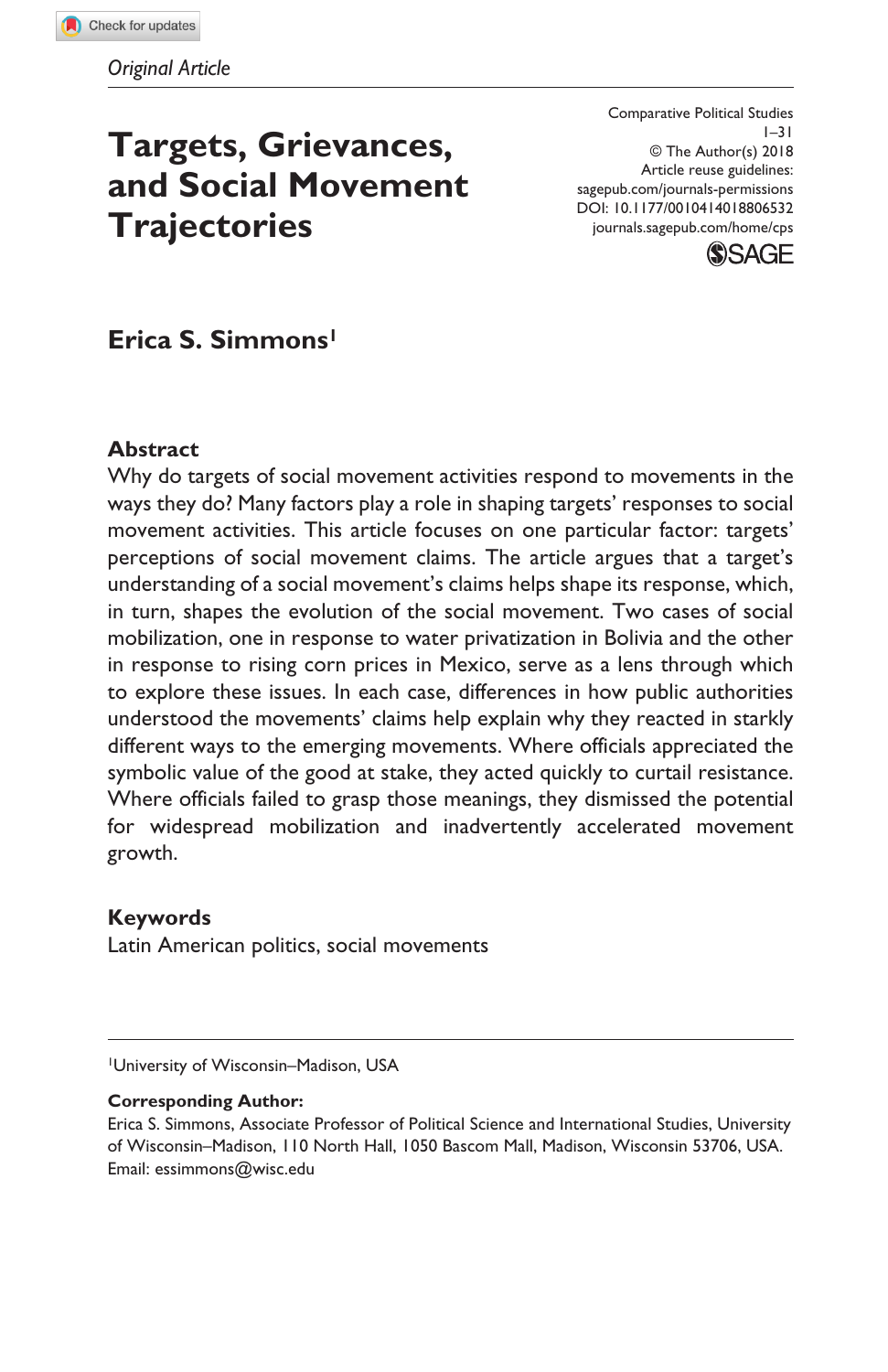Why do the targets of social movement activities respond to social mobilization in the ways they do? Why do state or corporate actors facing social movement pressures choose to ignore those movements in some cases, coopt them in others, and repress them in still others? Exploring these questions not only uncovers dynamics of a given target's structures and decision-making practices but also sheds light on why and how social movements develop in the ways they do. Social movements do not operate in isolation from their targets; interactions between the two shape both the target and the social movement itself.

Multiple factors are undoubtedly at work in shaping how a target responds to social movement activities. This article focuses on one potential factor: How well the targets of a social movement's claims understand those claims. What do the actors charged with responding to the movement think that the movement is really about? How might those perceptions be different from or similar to the perceptions of the participants in the movement itself? How might those differences shape interactions between the two? This article argues that a target's understanding of a social movement's claims will help determine whether the target perceives the movement to be particularly threatening and what kind of threat it might pose. These perceptions shape a target's response, which, in turn, shapes the evolution of the social movement. Although they are not the only element at work, we cannot understand target responses without them. The article focuses on mobilizations during which the state is the primary target, but the theoretical insights should apply to other categories of targets (e.g., corporations).

Two cases of social mobilization, one in response to water privatization in Bolivia and the other in response to rising corn prices in Mexico, serve as a lens through which to explore these issues. This article shows how differences in how public authorities understood the movements' core claims help explain why state actors in the two countries reacted in starkly different ways to the emerging movements. Where government officials appreciated the symbolic value of the protesters' claims, they acted quickly to curtail resistance. Where officials failed to grasp the meanings with which those claims were imbued for movement participants, they dismissed the potential for widespread mobilization, not only allowing the movement to grow but also intervening in ways that directly encouraged movement acceleration.

## **Targets, Culture, and Social Mobilization**

The argument developed here builds on recent efforts to put contention in context (Goodwin & Jasper, 2012), acknowledges that social movements develop in fields with multiple players and arenas (Jasper & Duyvendak, 2015), and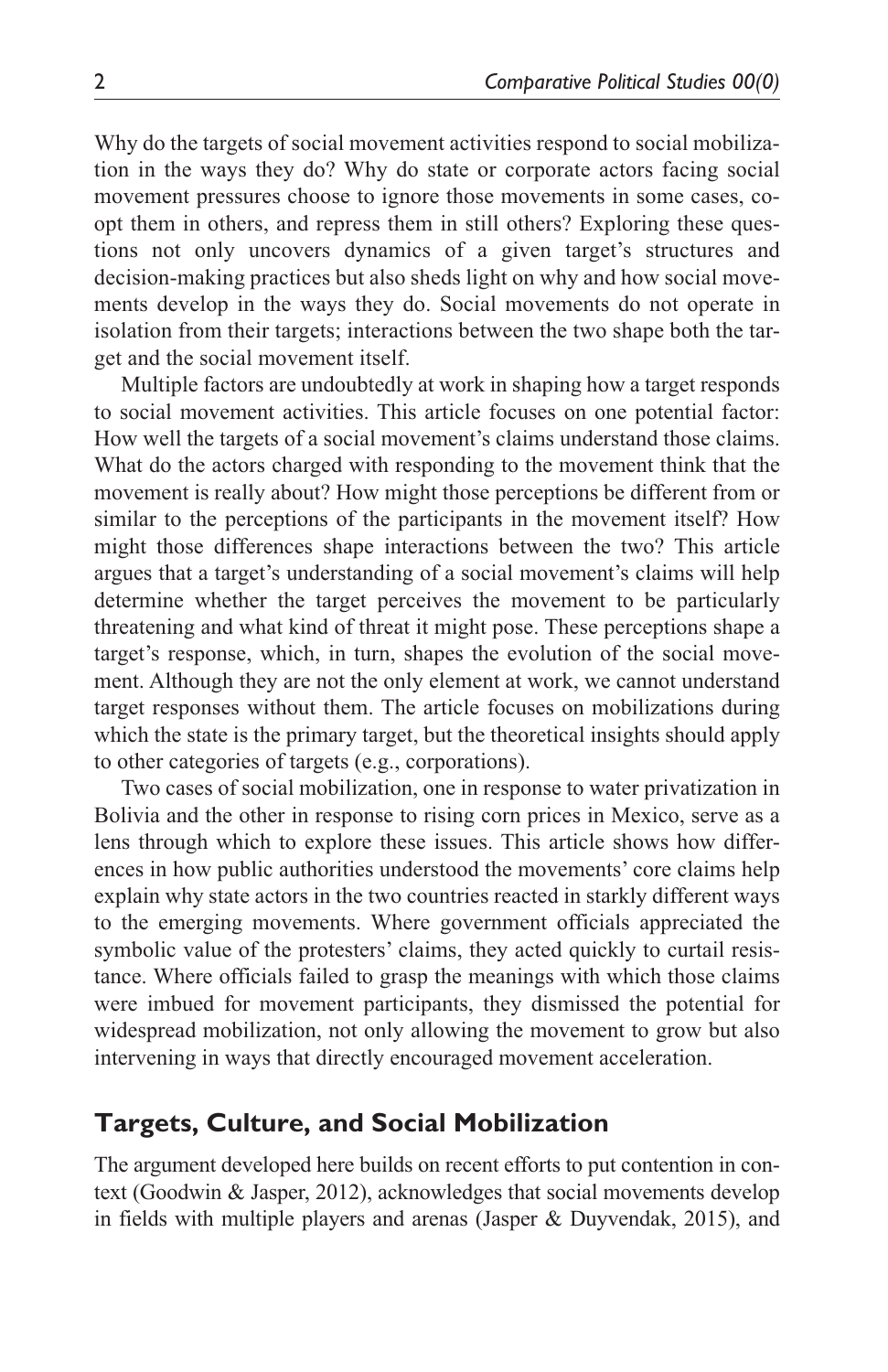understands social mobilization as part of a dynamic relationship between movements and their targets (e.g., Jasper & King, 2016; McAdam, 1983; McDonnell, King, & Soule, 2015; Skrentny, 2006; Soule & King, 2015). Social movement scholars have made important contributions to our understandings of how targets influence social movement trajectories (e.g., Amenta, Caren, Fetner, & Young, 2002; Bishara, 2015; King, 2011; McAdam, 1983; Rucht, 2004; Soule, 2009). We know that a target's response can dramatically shape how an episode of contention unfolds.

Yet, even as there is a growing literature on the dynamics of corporate response to social mobilization (e.g., King, 2008), scholars pay relatively little attention to why targets in general, and state actors in particular, respond to social mobilization in the ways they do.1 Discussions of response based on perceived threat, cost, or risk (e.g., Boudreau, 2004; Cunningham, 2004; Goldstone & Tilly, 2001; King, 2008; Kriesi, 1995); the meanings that policy elites attribute to groups (Skrentny, 2006); and why states engage in repression (e.g., Davenport, 2007; Davenport, Mueller, & Johnston, 2005) offer important exceptions. However, even as these works draw attention to the importance of threat perception and offer insights into repressive responses, our general explanations for state response to social mobilizations remain limited. We have few tools with which to systematically understand why states perceive particular movements at particular moments as threatening.

Furthermore, the importance of culture in why state actors choose to respond as they do has gone undertheorized. Culture plays a central role in our understandings of why social movement actors do what they do (e.g., Jasper, 1997). Yet, there is little attention to how culture might shape state responses to those same movements.2 We know a target's perceptions of threat matter, yet we know little about how culture shapes target understandings of what might be threatening or costly. For example, in Davenport et al.'s (2005) analysis of repression and mobilization, culture is incorporated into analysis of the movement, but how culture shapes state choices is less clear. As a result, we have only a partial understanding of why targets make the choices they do. Some scholarship has focused on how the meaning-making practices of targets shape social movement trajectories. In particular, Skrentny (2006) shows how the meanings that policy makers attach to different groups fundamentally shape responses to movement demands. This article builds on Skrentny's insight that perceptions matter but focuses our analytical lens not on the type of challenger, but rather on the claims those challengers are making. As Jasper and King (2016) argue, "the target remains a hollow creature in the social movement literature—largely lacking in strategy, motivation, and other tools" (p. 2). This article aims to help fill this void and bridge gaps in our current theories by exploring one aspect of the cultural dimensions of target response.<sup>3</sup>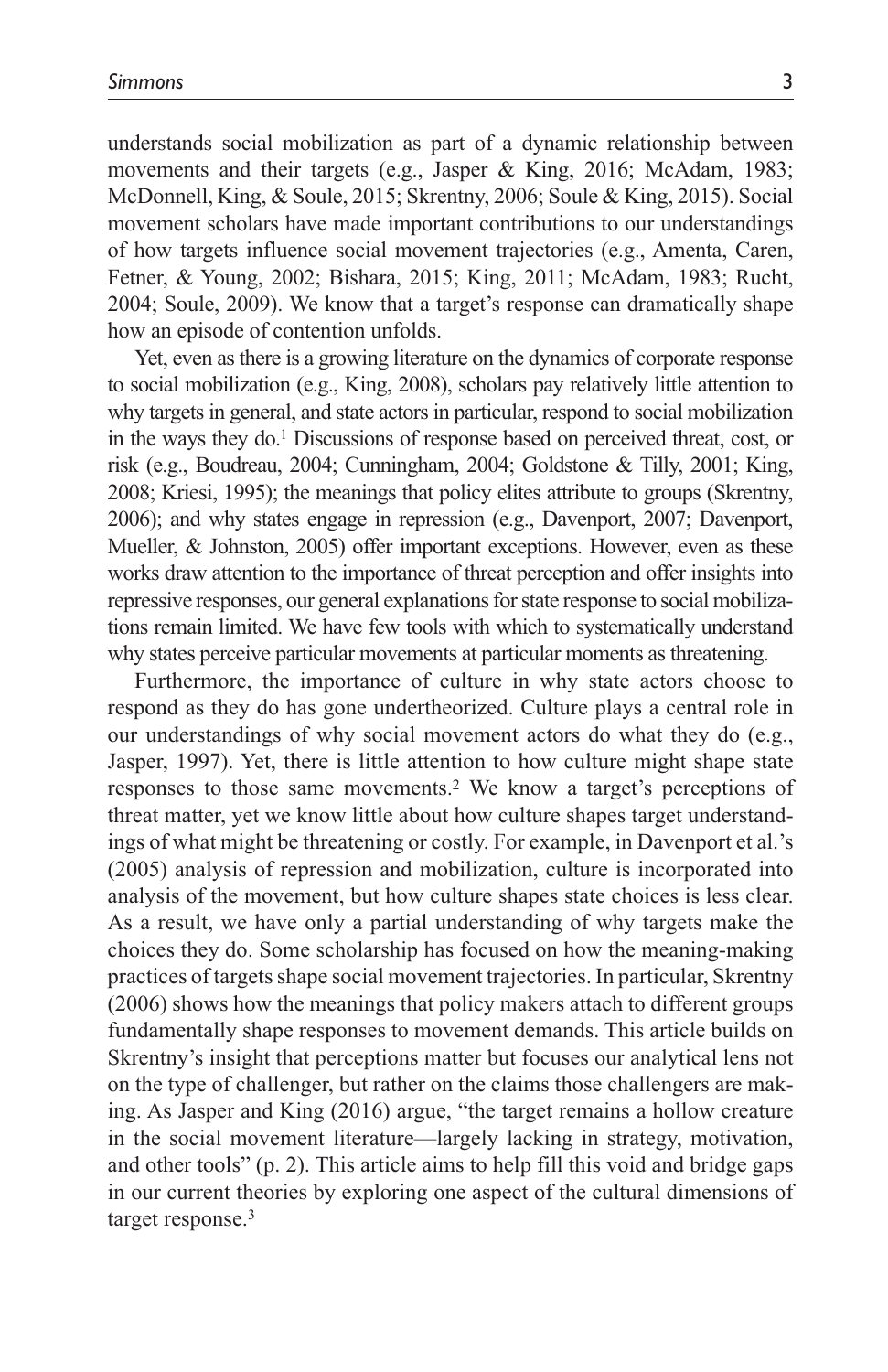## **The Cases**

In January 2000, the Bolivian city of Cochabamba erupted in protest. Thousands of Cochabambans took to the streets to protest the privatization of their water supply. The buyer, a consortium called Aguas del Tunari, had gained rights not only to Cochabamba's municipal water system but also to water collected through private and communal wells. In January, when bills came due for water that had, in some cases, doubled in price, the water wars began, shutting down the city for days at a time. A cross-class, cross-ethnic, cross urban–rural movement took hold in the region. Protests spread throughout the country and the government was forced to renationalize Cochabamban water by April.

Seven years later and thousands of miles away, in January 2007, Mexicans filled the Zócalo in Mexico City to express opposition to rising corn prices and corn imports. The price of tortillas had risen dramatically across the country: In some regions, prices had quadrupled since the summer. Marching under the banner "*Sin Maíz No Hay País*" ("without corn there is no country"), consumers and producers, middle class and campesinos, united to demand access to affordable, explicitly *Mexican* corn. Recently inaugurated President Felipe Calderón moved quickly to cap prices, and large-scale mobilization subsided.

As they began, the Bolivian water wars and the Mexican *tortillazo* protests looked strikingly similar. In both cases, broad-based resistance movements formed to protest a perceived threat to a subsistence good. In spite of their initial similarities, the movements' trajectories quickly diverged. In Bolivia, protests escalated, shutting down the Cochabamba region and later the country for days at a time. In Mexico, the movement quickly collapsed.

This article begins with the premise that in each case, the state's response to the protests played a critical role in shaping the trajectory of mobilization. In Bolivia, even in the face of early resistance and projected rate hikes, authorities forged ahead with privatization plans. As demonstrations grew, public officials showed little willingness to compromise and chose instead to send troops to thwart the protests. This unwillingness to compromise combined with conflicts between protesters and troops to strengthen the resolve of movement leaders and encourage movement growth. In Mexico, at the first signs of tortilla price increases, public officials worked to placate potential resistance. In just over 2 weeks, high-level government officials successfully implemented a voluntary pact that effectively stabilized tortilla prices. The social movement quickly lost momentum.

The article focuses on a puzzle presented by the cases. When faced with similar possibilities for broad-based, widespread social mobilization, state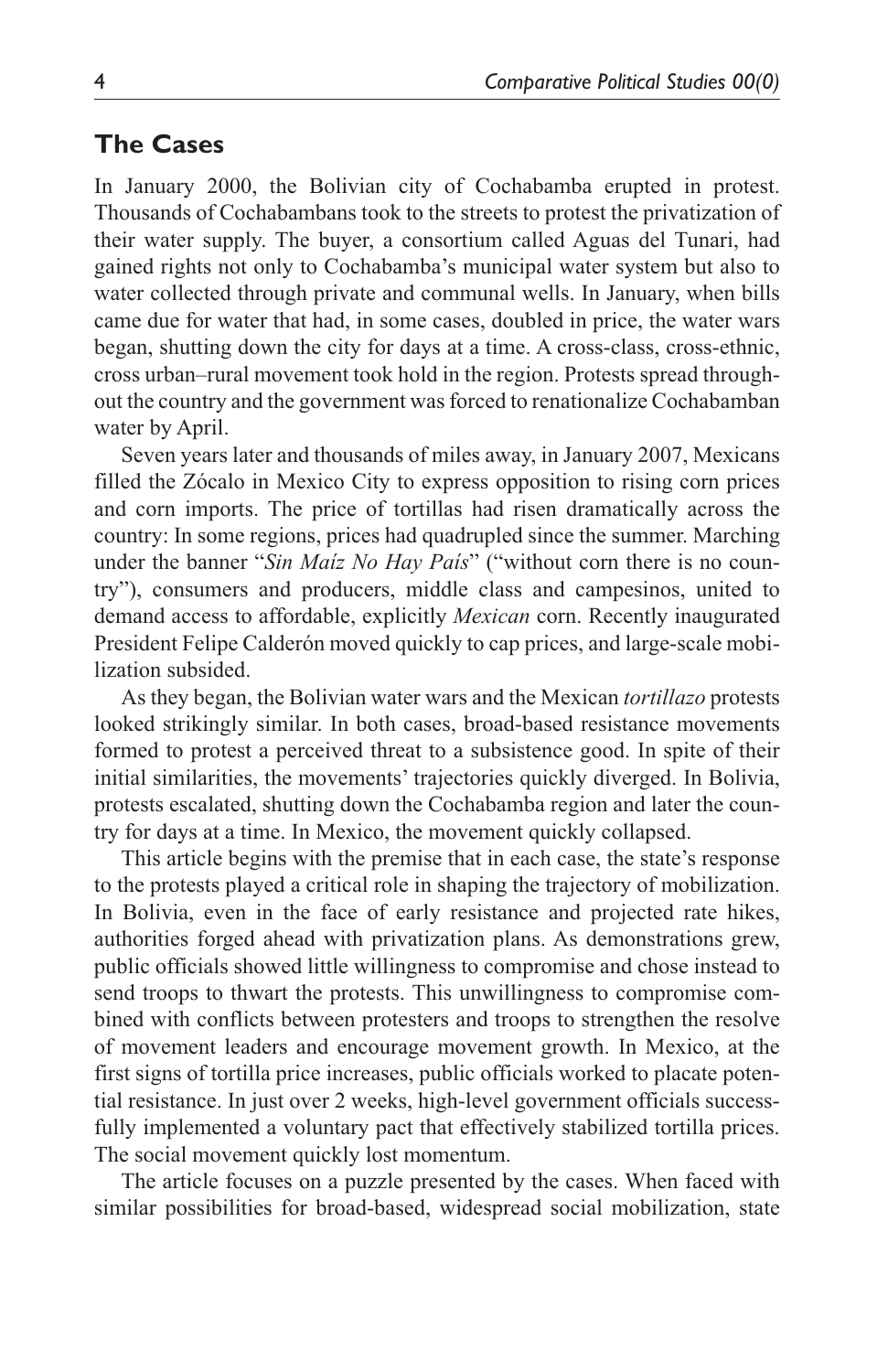actors in Bolivia and Mexico made strikingly different choices. No single factor can explain these choices—a number of political and economic constraints shaped the options available and the incentives to employ them. It is beyond the scope of this article to explore all the potentially relevant factors. Instead, the article focuses on a single factor—what state actors perceived to be at stake for protesters—and shows that while this factor was not the only element at work, we cannot understand state responses without it. By exploring the ways in which state officials made sense of protesters' claims, we begin to shed light on a crucial element in the variation in responses to the movements.

#### **Expanding on the Argument**

The argument developed here is built on an approach that focuses the lens of social movement theory on the meaning work done by grievances (Simmons, 2014, 2016, 2016a, 2016b). By paying attention to the ways in which different grievances are imbued with similar or different meanings in various contexts, we can think of grievances as different from the relative gain or loss of a material "thing" or a set of political privileges. Even as grievances maintain material power, their ideational aspects, as well as the reciprocal relationship between the two, play a critical role in developing understandings of what the grievance "is." By understanding grievances as embedded in cultural contexts, we can productively engage with the ways in which the claims themselves, not simply how those claims are articulated by movement entrepreneurs, shape social movements.

Understandings of water and corn help explain policy makers' responses to social mobilizations in Bolivia and Mexico. In Mexico, government officials charged with responding to the movement understood the symbolic value of corn for social movement participants. As a result, they perceived the movement to be a serious political threat and acted quickly to curtail resistance. In Bolivia, key government officials failed to grasp the meanings with which water was imbued. They dismissed the potential for widespread mobilization, making choices that gave the movement the space to grow and directly encouraged movement acceleration.

The core premise of this article is that we need to look at how culture works not only among social movement participants but also among state actors charged with responding to the movement. I do not suggest that the cultures at work in each of these spaces are bounded, separate, or contained. Cultural structures are both multiple and overlapping.<sup>4</sup> We may understand particular signifiers in different ways depending on the institutional context or geographical location, but the work those signifiers do in different semiotic networks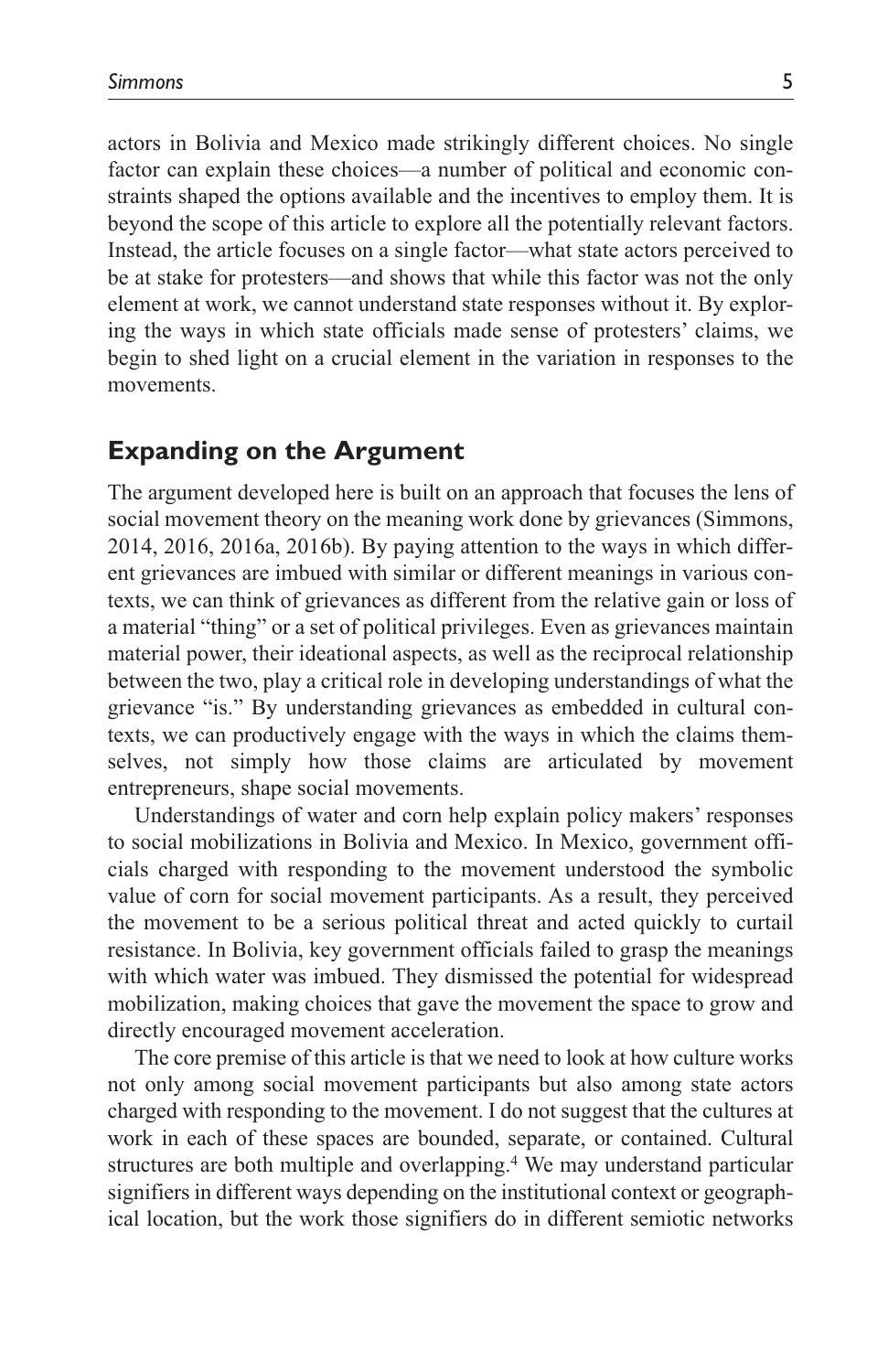may also be in tension in ways that participants fail to grasp. Cultural meanings derived from one structure may or may not be transposed to others; conceptual systems are not always or equally shared.

An example from the cases discussed here illuminates the point. Multiple, overlapping cultural structures exist within (but are not necessarily confined by) the Bolivian nation-state. Some symbolic actions across the institutional realms of, for example, agricultural production, mining, or state policy making, or across the geographical spaces of La Paz, Santa Cruz, or Cochabamba, may be mutually comprehensible, while others are not. For example, references to Bolivia's loss of access to the sea at the end of the 19th century may work to produce patriotism across institutional realms or geographic spaces. However, regional identifications are particularly strong in Bolivia, where understandings and practices in the Amazonian region—the media luna—are often very different from those in the Altiplano or the mountains. Regional differences in relationships to water play a particularly important role in the events analyzed here. The privatization of water worked symbolically in Cochabamba in ways that do not appear to have been widely intelligible to high-level government policy makers, most of whom were from and resided in different geographic areas of the country. Many officials also expressed logics of development based on individual, market-based conceptions of the good life.5 Although policy makers largely understood water privatization as a step in the path toward modernization, international integration, and progress, for many Cochabambans water took on community-related meanings that were directly threatened by the privatization process.6

#### *Target Response*

The specific focus of this article is on the relative urgency of government response. I do not intend to explain the strategies policy makers employed (repression, cooptation, etc.), nor do I explain the relative effectiveness of these strategies. But through attention to the meanings with which grievances were imbued, I can shed light on the seriousness with which state actors took the potential threat generated by the movement, a factor that shaped the responses that policy makers adopted.

Analysis of the cases reveals two levels on which policy makers' understandings of the grievance informed their perceptions of urgency. First, the grievance was sometimes imbued with community-related meanings for the government officials themselves. Relevant decision makers understood corn or water to index, for example, national identity. Second, even if decision makers did not themselves understand the good to be imbued with community-related meanings, they understood that these meanings were produced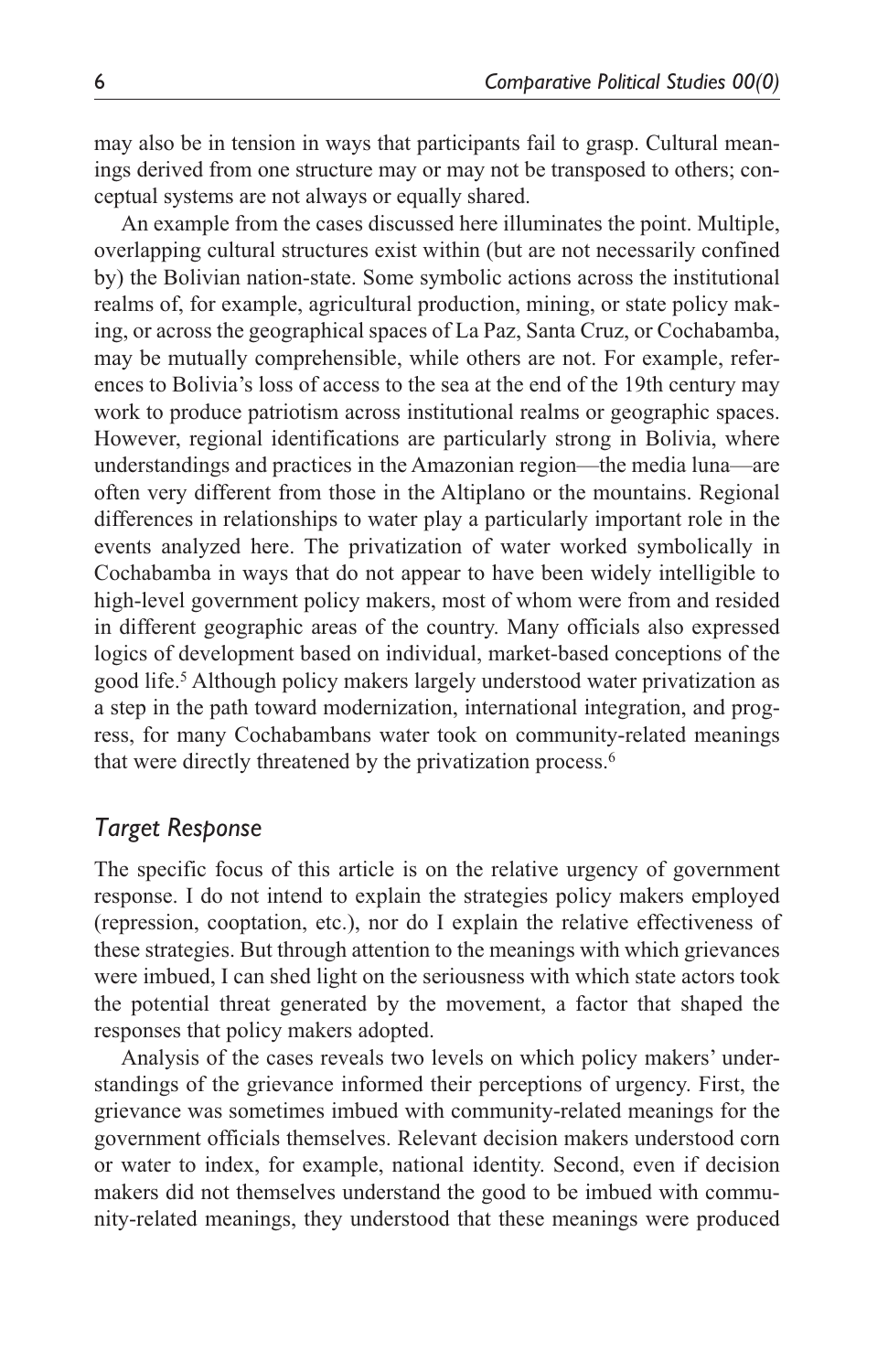and reproduced by *others* in ways that might be conducive to collective action. Although the first-level understandings help explain the reactions of public officials, they do not appear to be necessary. The cases suggest that while government decision makers' own understandings of water or corn informed their decisions, intervention to avoid protest required only that they perceive the potential meaning of the good for others.

Evidence from interviews and newspaper coverage suggests that Bolivian officials saw little potential for mobilization around a threat to water in Cochabamba. Water had little symbolic meaning to the relevant government officials; few were from Cochabamba, hailing instead from the media luna region or La Paz. Furthermore, those same officials failed to understand the meanings with which water was imbued in the Cochabamba Valley. As a result, relevant public officials did not anticipate the scope or scale of the potential resistance movement and did little to try to contain the movement in its early stages. Officials remained tied to the ideological importance of privatization and understood implementation of the Cochabamba concession as a critical step in the path to a modern economy. Their failure to anticipate the potential for a broad-based movement compromised their ability to respond effectively.

When faced with a similar challenge, Mexican officials' actions stand in stark opposition to those of their Bolivian counterparts. In Mexico, high-level government actors quickly appreciated the potential for mass mobilization around a threat to tortillas. Some members of the Calderón administration understood that their constituents perceived corn to have meanings deeply rooted in a sense of self and community. Others not only understood these meanings for constituents but also understood corn to be highly symbolic themselves. Whether corn was symbolic to the officials themselves, the perception that it was to constituents was enough to orchestrate an immediate response to rising tortilla prices; public officials anticipated the potential for widespread mobilization and acted to avert major social unrest.

#### **Data and Methods**

This article is a work of both interpretive historical and comparative ethnographic research.7 The approach is well suited to the questions at hand for two reasons. First, by enmeshing myself in the world I sought to study, I hoped to better understand what particular actions, words, or other symbols might mean to the people with whom I interacted. I was able to explore the ways in which everyday practices order daily lives and are rendered meaningful. Second, I was able to avoid individualist assumptions about the logics of collective action and policy development and instead treat actors as socially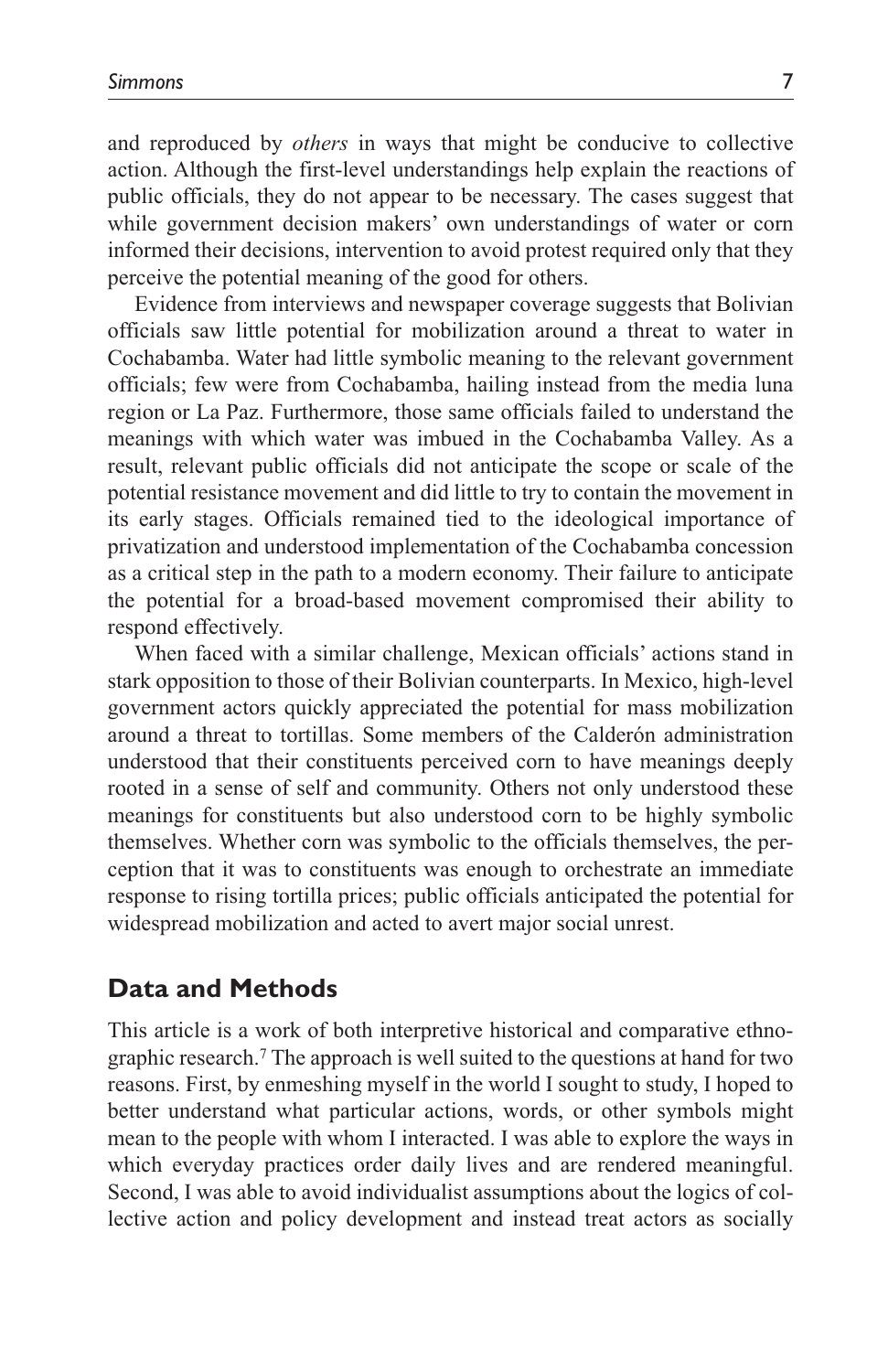embedded (Wedeen, 2002). This allowed me to explore questions about the ways in which communities were constituted and how the water concession contract or rising corn prices might be perceived as a threat to them, as well as how state actors interpreted the same events. For a full discussion of data and methods, see Online [Appendix A.](http://journals.sagepub.com/doi/suppl/10.1177/0010414018806532)

## *Data*

I conducted fieldwork in Bolivia during the summer and fall of 2008 and the winter of 2010. I spent most of my time in Cochabamba and La Paz–El Alto but traveled to Santa Cruz for additional interviews and comparative analysis. I conducted fieldwork in Mexico during the winter, spring, and summer of 2009. The analysis is based largely on research conducted in Mexico City. The research in both countries included ethnographic fieldwork, more than 200 open-ended and semi-structured interviews, and close readings of texts produced prior to and during each mobilization. Historical research involved analysis of written materials including regional and national newspapers, primary source documents (including those produced by movement actors and state policy makers), and scholarly works.

## *Case Selection*

The Bolivian and Mexican cases offer an excellent opportunity for comparison. The dynamics of the social movements were similar, yet the ways in which state actors responded were starkly different. Most importantly, social movement participants perceived the grievances similarly in both cases. In Bolivia and Mexico, the price of a good that was central to conceptions of community rose dramatically. Even though corn is technically substitutable and water is not, the goods took on similar meanings—corn was not understood to be substitutable. In both cases, markets were widely blamed and broad-based resistance movements formed. Similar causal mechanisms were at work as diverse coalitions mobilized to protest perceived threats not only to their pocketbooks but also to their conceptions of community (Simmons, 2016). Furthermore, both mobilizations were part of a broader cycle of antiglobalization and anti-neoliberal contention in Latin America in which communities grappled with the challenges of privatization, free trade, and cuts to subsidies, facing questions of what kinds of goods, if any, should be subject to markets (see Almeida, 2014; Silva, 2009, for excellent discussions of these trends).8

However, the comparison is not "controlled." Cases are not selected so that similarities address alternative explanations for divergent outcomes. The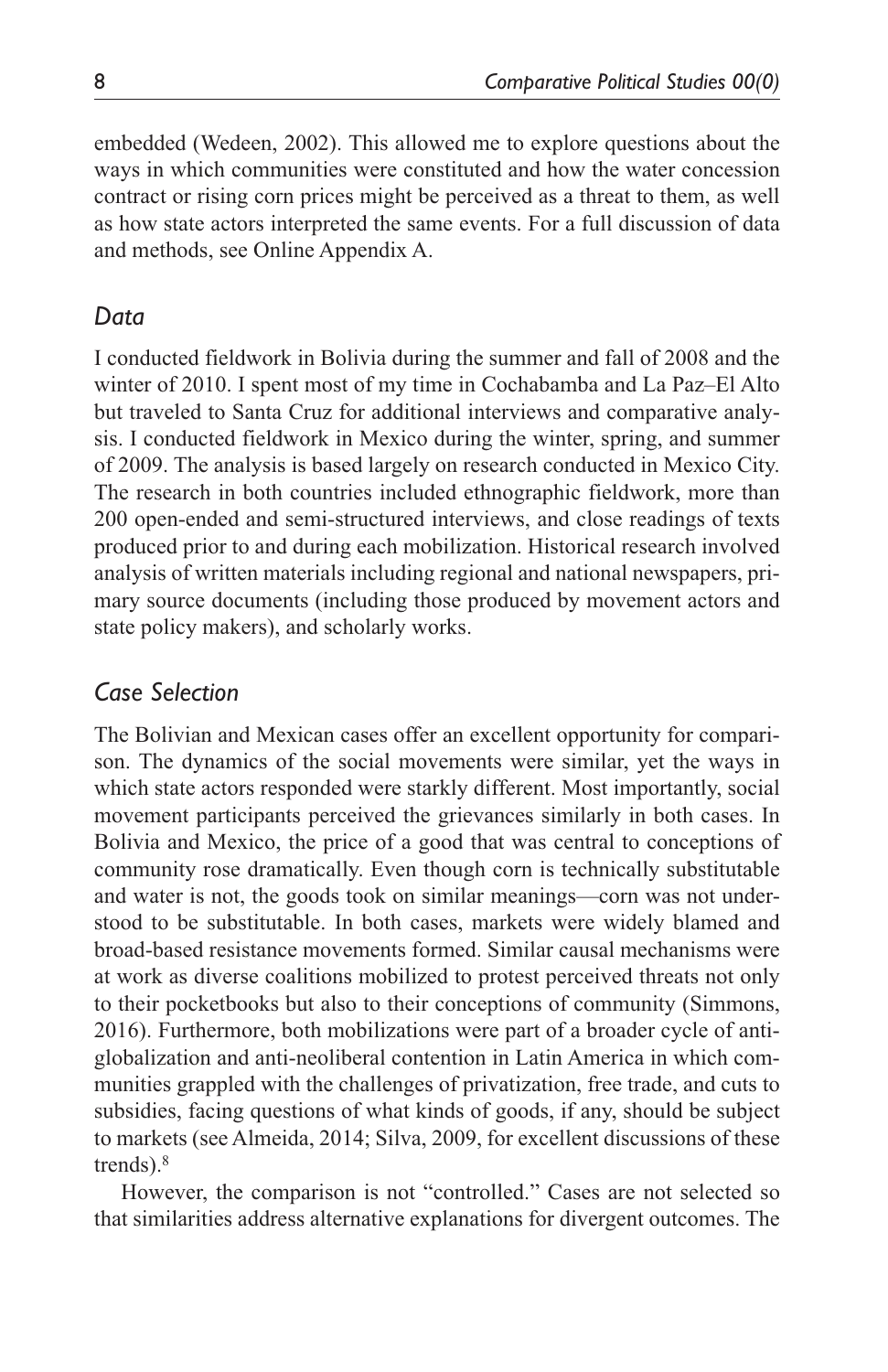contexts in which the movements unfolded are different in important ways. Both Bolivia and Mexico experienced extended periods of market-based economic reforms—including severe austerity measures, extensive privatizations, and widespread elimination of subsidies and price supports—yet the countries share few social, economic, or political structures. The movements took place in different arenas that undoubtedly informed the strategic actions of players in different ways (Jasper & Duyvendak, 2015). Even as state resources and policy independence were severely constrained by national and international contexts, divergent responses to social mobilization are overdetermined; differences in economic, social, and political structures, as well as those specific to the contested policies shaped why and how state actors responded as they did.9 Some of these dynamics suggest that alternative mechanisms might have been at work. Others could have been at work alongside or directly facilitated the mechanisms proposed in this article and therefore serve as additional mechanisms, not alternative explanations. These factors interacted with grievance interpretation, and worked to facilitate or limit it, depending on the case. I explore some of these mechanisms briefly here. For a full treatment, see Online [Appendix B.](http://journals.sagepub.com/doi/suppl/10.1177/0010414018806532)

Yet, even if divergence is unsurprising, comparison can still highlight mechanisms at work in social movement processes (see McAdam, Tarrow, & Tilly, 2001; Simmons & Smith, 2017); comparison of different "outcomes" allows us to tease out how the processes and mechanisms of policy making in response to social mobilization work. Alternatives can be evaluated through a discussion of the mechanisms and processes at work even if we cannot eliminate them through control. Ultimately, we do not need to control for alternative explanations to show that the mechanisms described here were at work. We do, however, need to consider potential alternatives and address the role that they may have played in processes of policy response.

#### *Alternative Explanations and Additional Mechanisms*

One of the most important alternative explanations for why policy makers responded in the ways they did to the mobilizations in Bolivia and Mexico looks to differences in the contested policies themselves. Defining characteristics of the water concession and the tortilla price increases undoubtedly shaped not only the options available to state officials but also the potential costs of inaction. Opposition to a contract signed with a private company presents different policy solutions than opposition to rising corn prices tied to a free trade agreement. Officials in Mexico may have had more options available as they were contending with a price shock without the structural challenges posed by a contract with a private company. Mexican officials could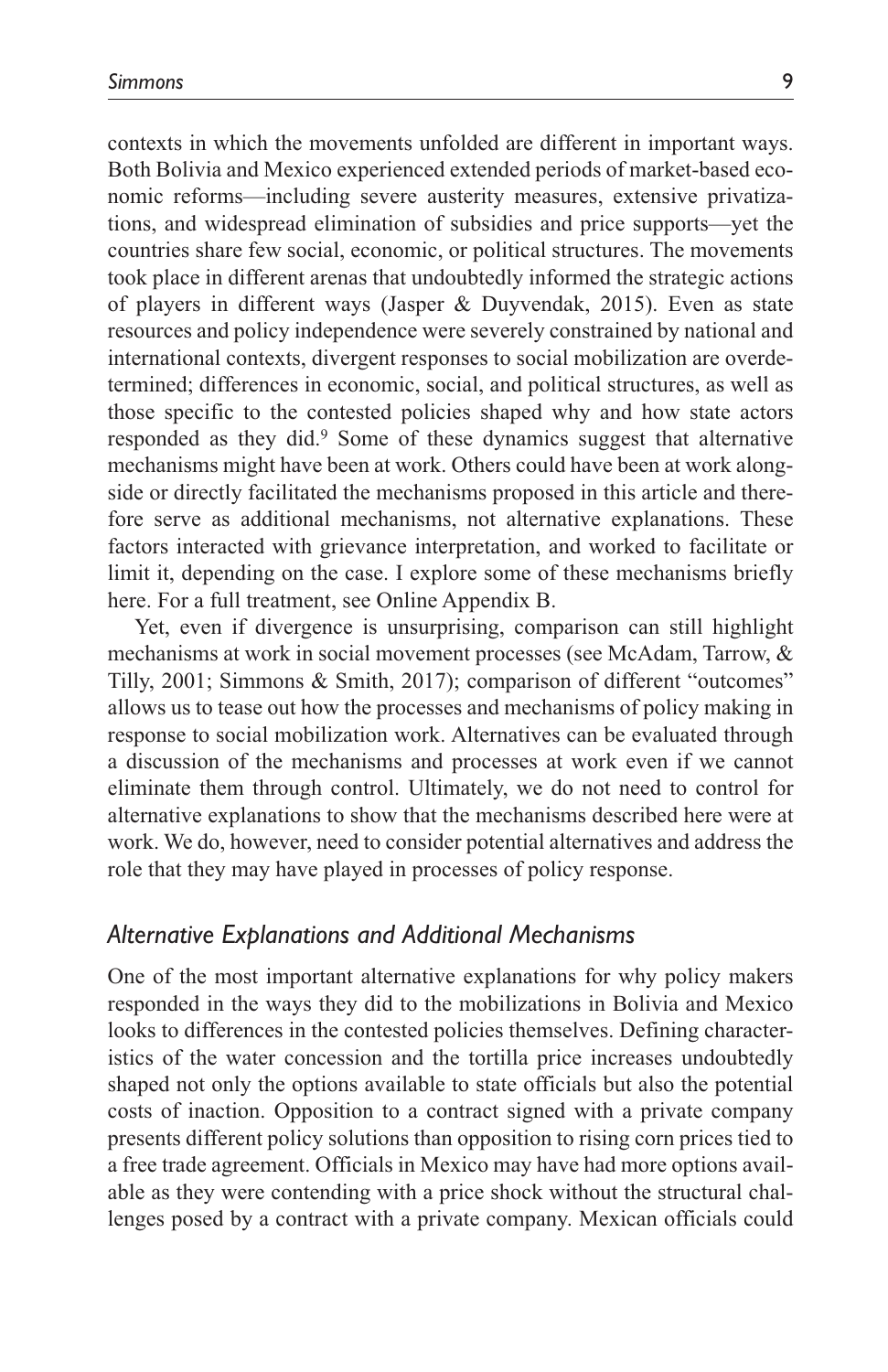manipulate import quotas, punish hoarders, and draw on previous experiences with price pacts. Furthermore, tortillas are nonexcludable public goods; most Mexicans were affected by the price increase so officials may have had more of an incentive to address the issue than their Bolivian counterparts who might have imagined that the protests could remain contained to one region.

In spite of these apparent differences in available options and incentives, the situations in which policy makers in Bolivia and Mexico found themselves are more similar than they appear. First, in spite of the constraints of the concession contract, Bolivians had multiple options. In early November, when large-scale mobilizations first occurred, officials could have used a number of strategies to try to diffuse the movement, including offering concessions to select groups in an effort to divide the movement and simply offering assurances that they understood and took seriously protestors' claims (see Bishara, 2015). Willingness to negotiate later on suggests that there was some room for movement short of revoking the contract entirely. Furthermore, that the concession contract was limited to one particular region does little to soften the potential importance of widespread resistance. Cochabamba is Bolivia's third largest city and a central artery that connects the Andes to the Amazon. In addition, resistance to market reforms could quickly be framed as a national issue. It is hard to imagine that large-scale unrest in Cochabamba would not have had national political implications.

Differences in the electoral climate in each country pose a particularly important alternative with which to contend. I argue, however, that they are not an alternative at all, but rather a facilitating factor. A heightened atmosphere of competition at the time of the *tortillazo* suggests that Calderón's team should have been particularly likely to try to respond to voters' concerns (see Garay, 2016).10 In contrast, Banzer's political opposition appeared weak and disorganized; the Bolivian administration might not have anticipated that mobilization could pose a political threat. Calderón's precarious political position undoubtedly influenced the apparent seriousness with which his team responded to the *tortillazo*. But the ways in which state officials interpreted the grievance cannot be divorced from their calculations. For Mexico's electoral climate to matter, state officials had to understand the mobilizing power of the grievance. Furthermore, it is hard to imagine that any politician, no matter how disorganized the opposition, would opt for the kind of unrest that unfolded in Cochabamba. Major mobilization there would have national political implications both for Banzer's political party and for Banzer himself.

The article cannot offer a full accounting of all of the causal mechanisms at work in shaping state response. Although I hope to have made the case for the comparability of the Bolivian and Mexican cases, I do not argue that the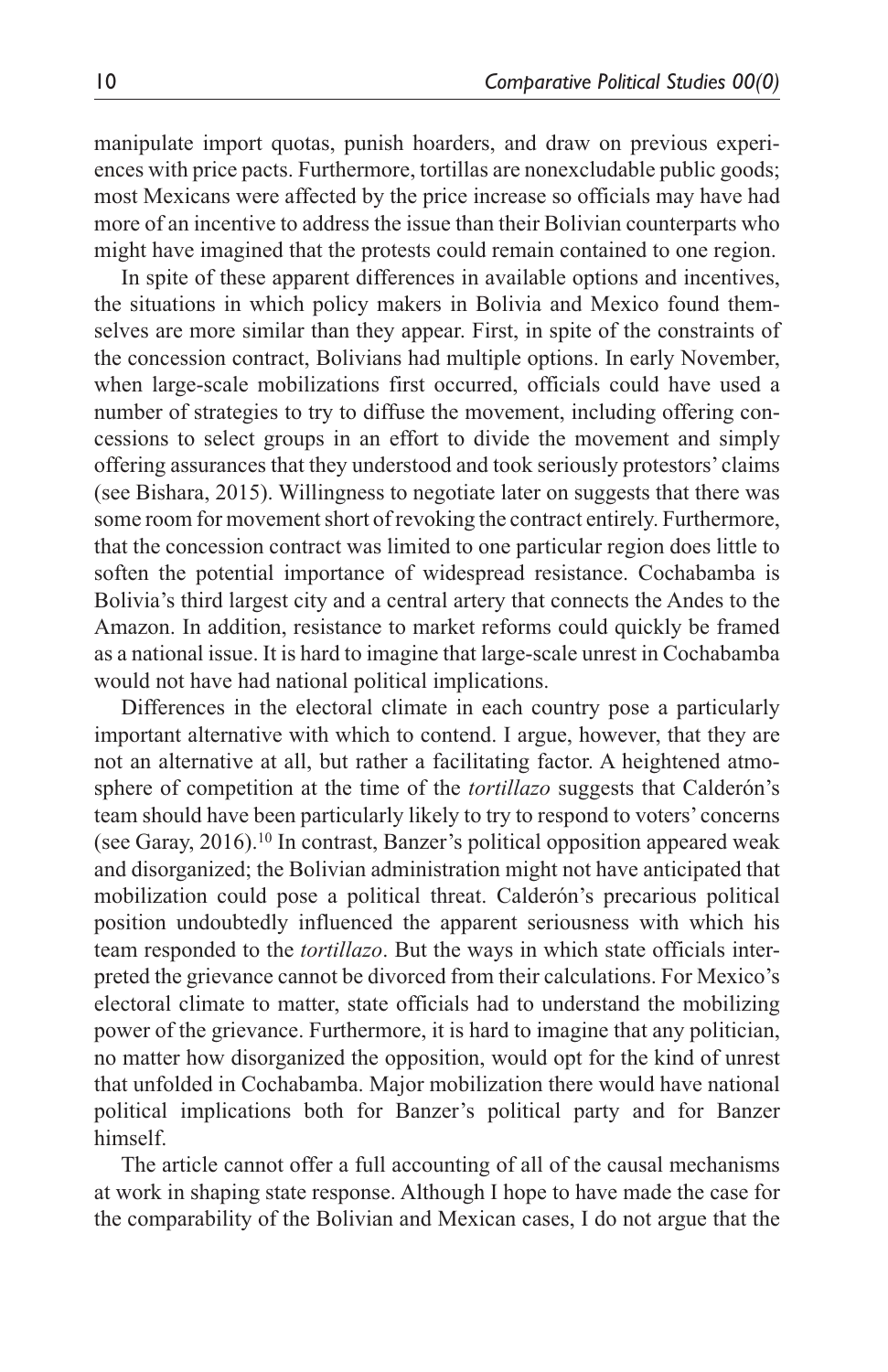meanings water and corn took on for government officials are the only relevant factors in explaining either government decisions to respond or the effectiveness of those responses. Addressing all of the political, social, and economic factors at work is beyond the scope of this article. I can, however, make a more modest claim. Through thick description and attention to discourse and symbols, I can demonstrate connections between understandings and explanations without having to rule out alternatives (see Simmons & Smith, forthcoming). The comparison of the Bolivian and Mexican cases shows how state actors' understandings of the meanings with which a social movement's grievances are imbued influence their response to the movement; grievance interpretation is a consequential part of the picture. Furthermore, grievance interpretation is a particularly important mechanism on which to focus as it sheds light on the ways in which multiple structures help to facilitate share understandings; diverse political contexts, conditions, and constraints can foster similar (mis)understandings of grievance. My claim is not that the mechanism I describe is the only one that matters, but rather that it can explain an important part of the empirical puzzle.<sup>11</sup>

#### **Bolivia**

The water war brought two perceptions of water face to face in confrontation one economic and the other social and cultural. (Crespo Flores, 2003, p. 244)

Bolivia was arguably the poster child for market economic reforms; water privatization in Cochabamba was not an isolated policy program. Faced with economic crisis, Bolivia's first democratically elected president in almost two decades, Víctor Paz Estenssoro, spearheaded a sweeping marketization program. Implemented in 1985, the New Economic Policy included cuts in social subsidies, liberalization of capital and trade accounts, and privatization of public enterprises. Water privatization in Cochabamba began in the early 1990s as part of a renewed commitment to privatization under then-president Gonzalo Sánchez de Lozada. When the presidency changed hands (and parties) in 1997, the political commitment to markets did not waver. Former dictator Hugo Banzer took the reins, this time as the democratically elected leader of the *Acción Democrática Nacional* (ADN) party and forged ahead with the privatization plans.

From the first moments of the Bolivian initiative to privatize water in Cochabamba, the actions of government officials suggest that they both misunderstood and did not care to understand what the reaction in Cochabamba would be. Cochabambans were not consulted during the initial bidding process in 1997 or the revision of the bidding requirements in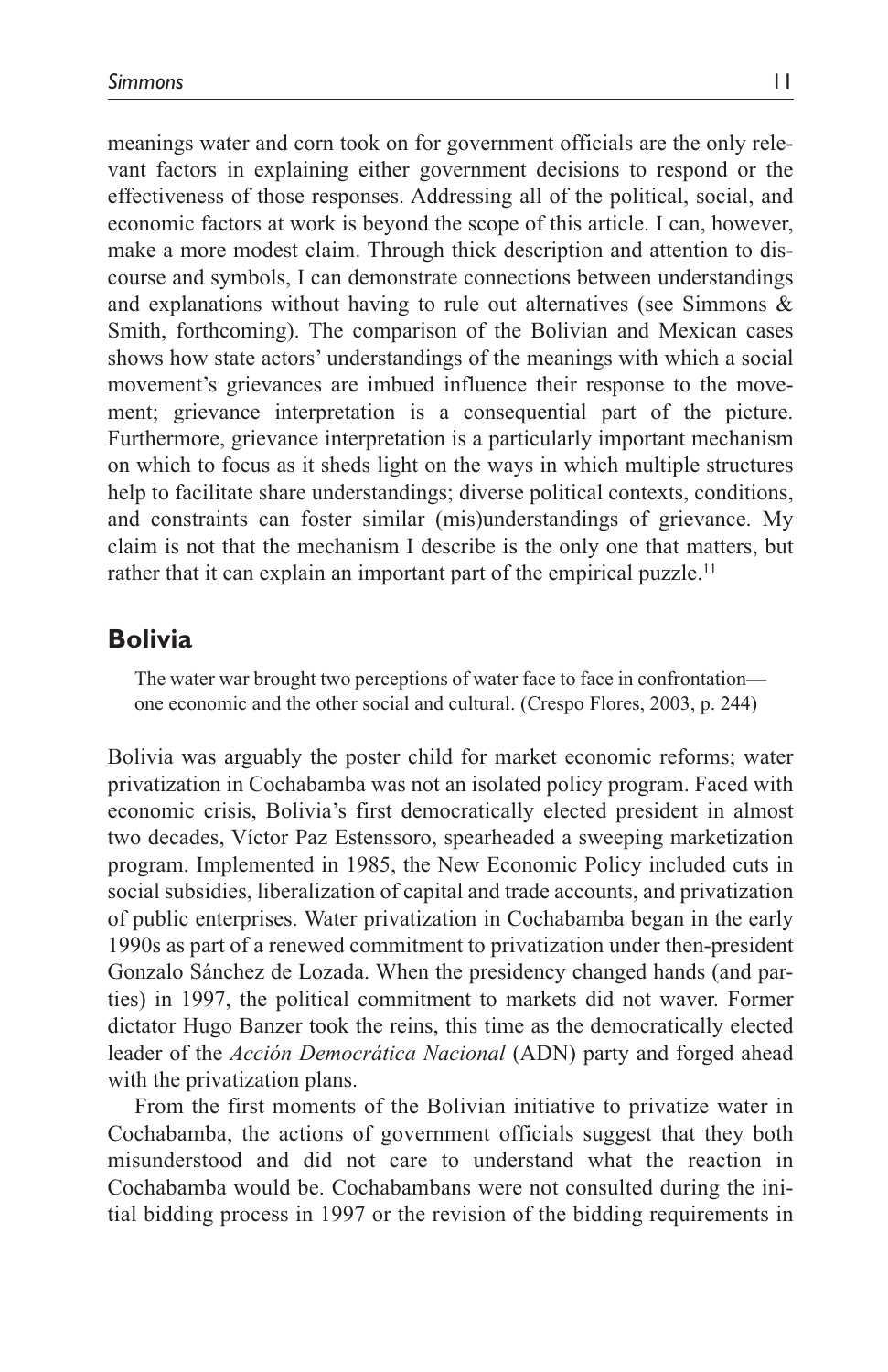1999 (Crespo Flores, 2003), both of which were managed in La Paz, Bolivia's functional capital. Local government officials and the public were ignored as potential stakeholders or potentially productive contributors to the process. Civic organizations were similarly sidelined as officials from the municipal water company, SEMAPA, and the national government negotiated the concession (Maldonado Rojas, 2004). Engineer and local politician Gonzalo Maldonado remarked, "the government consulted with political parties and forgot to consult with the people" (quoted in Crespo Flores, 2003, p. 237). Herbert Müller, who was treasury minister at the time, recalls that the government failed to "socialize the process." "We believed," he recalled, "that economic rationality would be enough to convince the people."12 Müller's comment reveals a fundamental misunderstanding of Cochabambans' relationships with water. In sidelining local voices, the officials in charge of policy development (and later the response to the social mobilization that emerged) left no space to understand those relationships and to develop an appreciation for the meanings with which water was imbued in the Cochabamban context.

## *Water in Cochabamba13*

When goods such as water become part of daily life and practice, they become part of our cultural narratives, shaping their possibilities for valuation (see Fourcade, 2011). Many Cochabambans shared an understanding of water as a symbol of something more than its biophysical characteristics. Cochabamba's history of, and contemporary experiences with, scarcity combined with irrigation practices and understandings of an agricultural past to imbue water with meanings tied to local and regional identities. To many Cochabambans, water was not only a critical component in their continued livelihood but also a good that took on national, regional, and ethnic significance. The Aguas del Tunari contract not only threatened relationships with a critical material good but also imagined communities (Anderson, 1991) of nation, region, and ethnicity.

For example, relationships with water were often intertwined with conceptions of pan-Andean identifications, helping to produce imagined communities of Cochabambans or Andeans. The region's historical and contemporary relationships with irrigation made conceptions of "*usos y costumbres* [traditions and customs]" central to rural, peri-urban, and urban identifications. Even for those Cochabambans who do not practice irrigation, *usos y costumbres* have become an idealized element of regional identity—a central piece of what it means to be Cochabamban. In urban areas, they can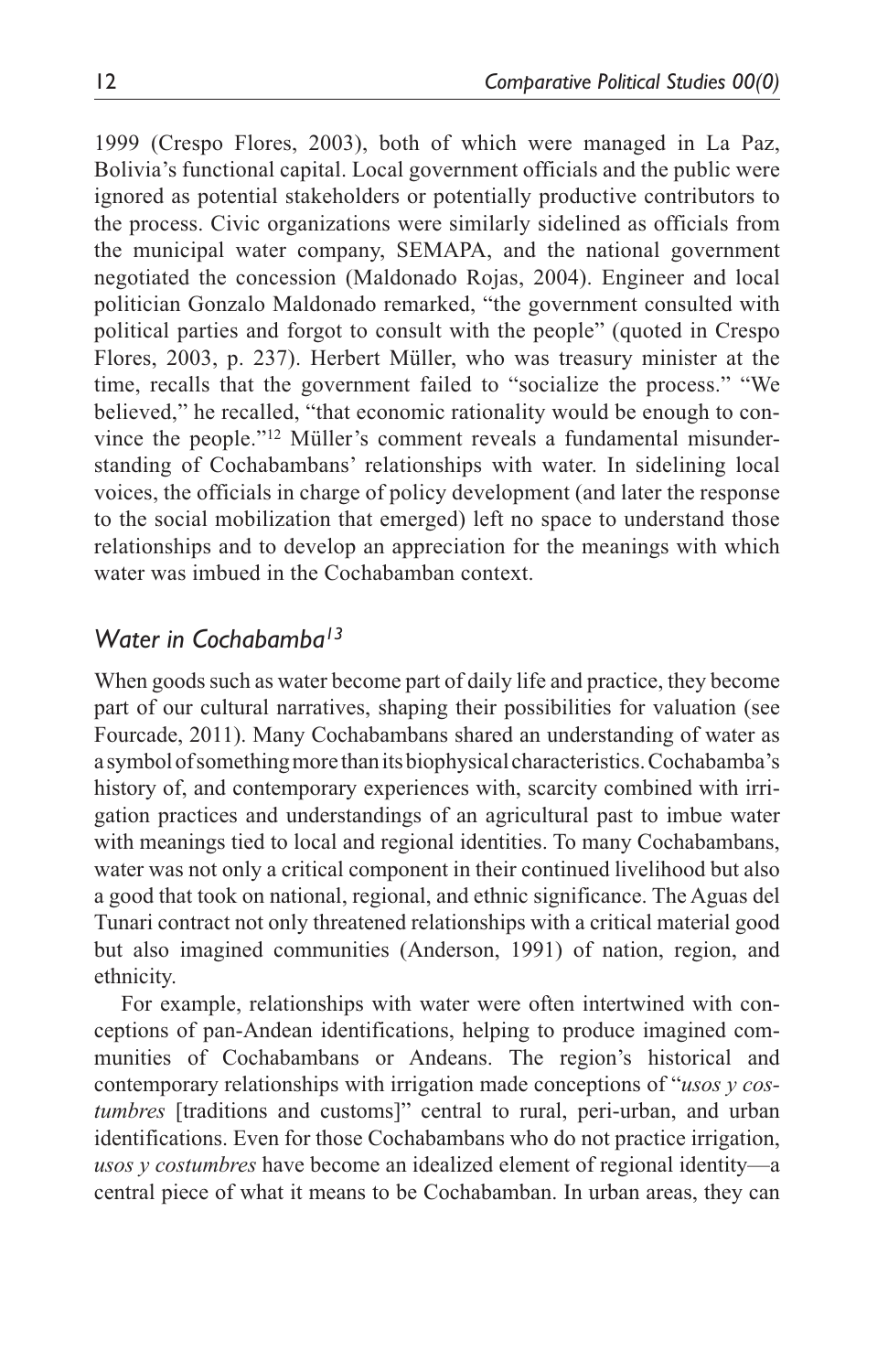be a way of preserving a connection to Andean ancestry. Thus, water worked to produce powerful ethnic and regional identifications.

At the same time, relationships with water also produced quotidian communities—communities constituted by face-to-face interactions whereby members knew each other directly (Simmons, 2016). Scarcity—as a result of both drought and municipal service provision failures—cultivated relationships with water that were "artisanal" (Bakker, 2003)—people interacted directly with its cultivation and distribution—and often with each other in the process. Cochabambans formed water cooperatives to dig their own wells and pipelines and worked collectively to advocate for their water needs, forming communities with water at the center.

These community-related understandings emerged as incommensurable with conceptions of water as a good that could be exchanged for profit. Yet, during the crucial moments when Cochabambans could have made clear the ways in which the concession and the new law threatened their perceptions of community, few Cochabamban voices were involved in the process.14

Instead, the understandings of development and progress generally, and water specifically, that dominated the policy-making process drew on different cultural logics.15 For policy makers, water was understood as an "abstract" industrial product (Bakker, 2003) to which the logics of markets could easily be applied.16 Furthermore, privatization would bring much needed resources and introduce efficiencies to Cochabamba's water system. Privatization might not expand networks to Cochabamba's unconnected neighborhoods, but the municipal-run water system also failed to meet this need. The state was perceived as having managed the resource poorly and it was time for the private sector to step in. Müller recalls his perspective at the time: The contract would "solve the water problem in Cochabamba, so why would Cochabambans be opposed?"17 In claiming to have thought this, Müller shows that he had little understanding of what many Cochabambans thought the problem was.

#### *Early Opposition*

Apparently certain that opposition would be minimal, officials claim to have been confident that they could ignore early attempts at organized resistance.<sup>18</sup> When asked about potential civil unrest in September, the president of Bolivia, Hugo Banzer, stated, "I'm used to that kind of background music" (*Los Tiempos*, September 3, 1999). Banzer dismissed the possibility of largescale mobilizing, suggesting that it would remain in the background, unlikely to affect contract implementation. It is possible that previous experience with small-scale protests since his election in 1997—or even since the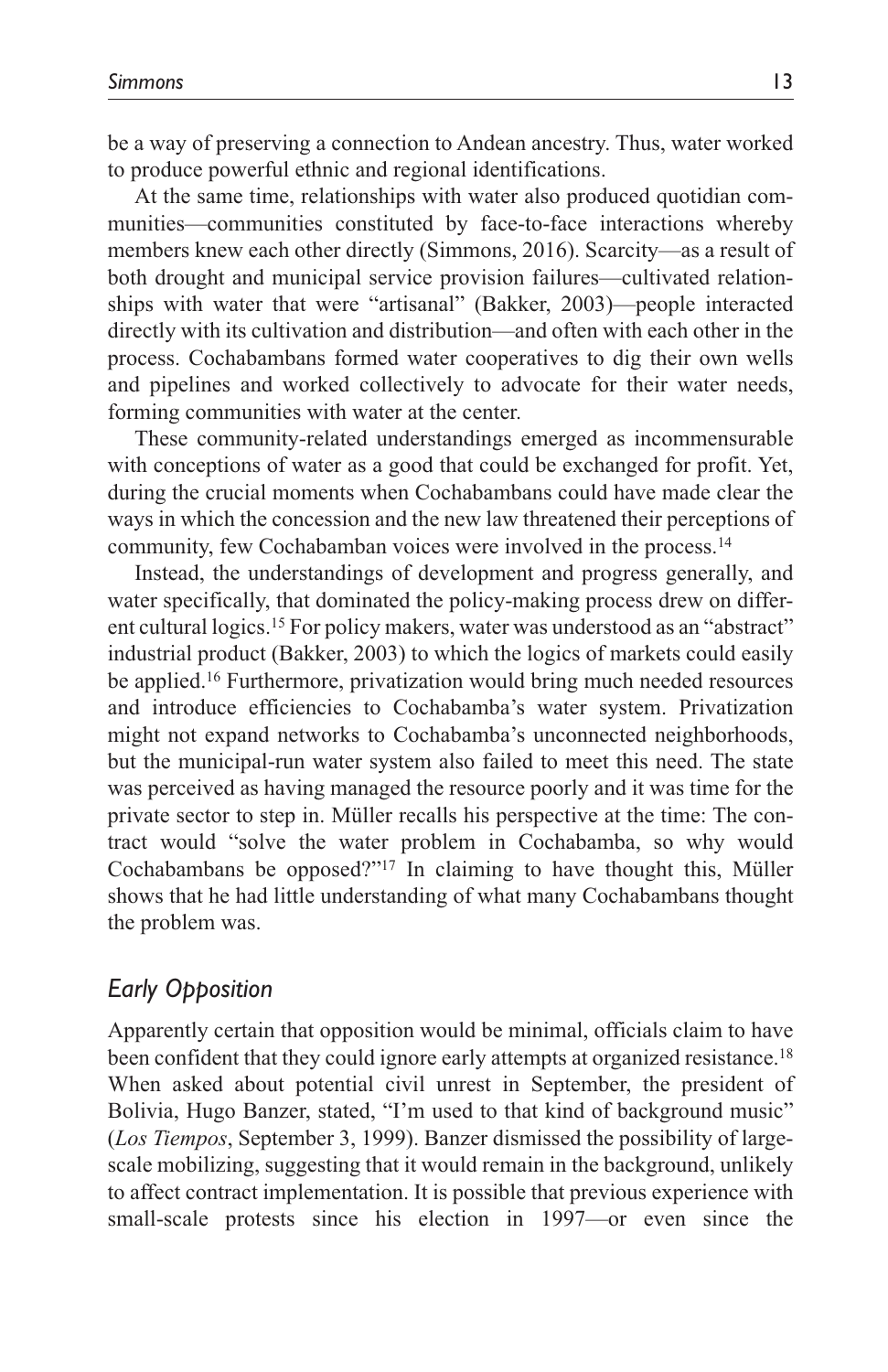initial adoption of sweeping market reforms in 1985—influenced Banzer's perceptions. Organization around water in Cochabamba could have been simply one more short-lived episode of contention with few long-term political consequences. However, by not taking seriously the meanings that water took on in the Cochabamban context—either because members of his administration did not know what they were or because they simply did not care to know—Banzer was ill-equipped to anticipate the potential for (and respond in ways that might have mitigated) large-scale mobilization.

Even as irrigators and urban organizations mobilized in large numbers on the eve of the passage of critical reforms that would allow the privatization process to move forward, most government officials appear to have remained unconvinced of the potential for large-scale resistance. Civil society leaders organized a roadblock of the Cochabamba-Oruru highway—a major national artery—on October 27, but reaction from government authorities was minimal. Carlos Saavedra, the trade minister, and Luis Uzín, superintendent of basic sanitation, remarked that they understood these early protests to simply be a manifestation of divisions in the municipal electoral process (*Opinión*, December 10, 1999; *Los Tiempos*, December 12, 1999).19 The government representatives who arrived from La Paz to negotiate an end to the blockade made few concessions. Nevertheless, protesters stood down.

Seeing potential opposition as minimal, government officials did little to dampen local fears or express empathy for the challenges that the Aguas del Tunari contract might pose to local relationships with water. Officials consistently stated, "*o pagan las tarifas o no hay agua* [either they pay the bills or there isn't water]" (García, García, & Quintón, 2003, p. 47). The dismissive and condescending response of Bolivian officials may have unwittingly triggered emotional responses that encouraged further mobilization (Bishara, 2015). Cochabamban scholar and activist Carlos Crespo Flores (2003) argues, "neither the government nor the superintendency [*sic*] understood the collective perception of water as a social and cultural good and the implications for any attempt to introduce market disciplines" (p. 244). Vice minister of governing José Orías (who was also a Cochabamban) observed that state officials "treated it like buying or selling a house, not like they should have treated water."20 Orías's comparison implies that government officials treated water as a purely material good—something like a house that could be individually owned and managed with few caring how the house might be transformed by new occupants.<sup>21</sup> For the government officials involved, selling Cochabamba's concession was a transaction—a complicated one, but a transaction nonetheless—between the government and a private firm. They failed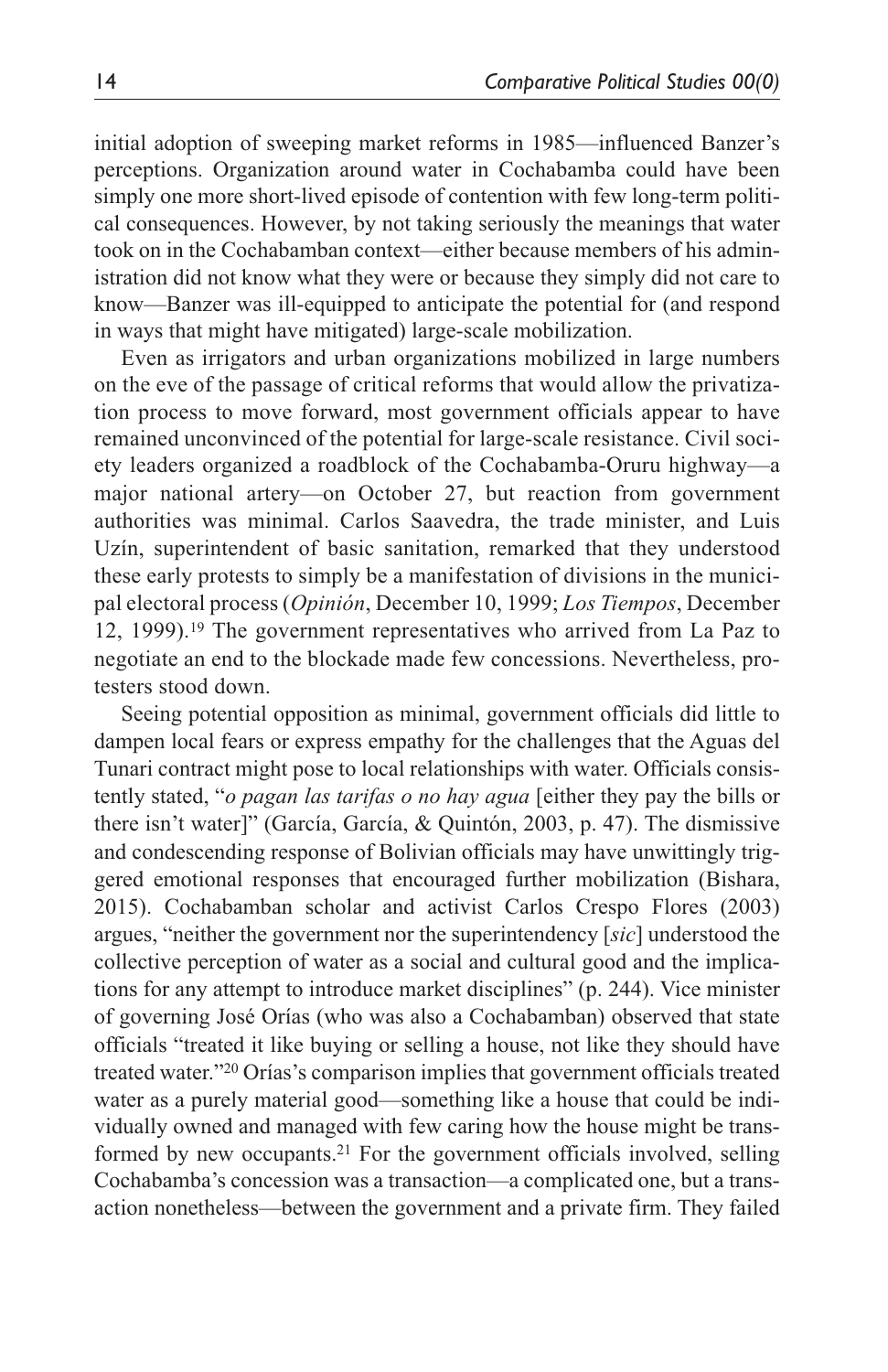to see how this particular transaction was not simply an exchange of property but rather a violation of community.

#### *Growing Unrest*

By the beginning of January, it was increasingly apparent that the state response would continue to come from La Paz and be shaped by Paceños' and Cruzeños' understandings of water. In an attempt to avert the work stoppages and mobilizations called for January 11, representatives of the central government—all from La Paz or Santa Cruz save for Orías—tried a second round of negotiations. There was apparently little willingness on the government's side to reach a compromise. On January 10, Saavedra arrived in Cochabamba to convince leaders of the mobilization to call off the strike. One of them recalled, "The government was deaf to the people's complaints [*reclamos*]. At the beginning, if they had changed just four or five clauses, most of the movement would have compromised and the rest wouldn't have had enough of a following to continue."22 His comments were not unique.23 Mauricio Barrientos, president of the Cochabamba Civic Committee (an organization designed to express local interests to state officials), concurred that, at this stage, compromise had been possible. But he thought, "the government didn't want to solve the problem because they thought it would go away."24

The protests took place as scheduled, and the water movement brought Cochabamba to a halt on January 11. Demonstrators remained in the streets for 3 days when government actors agreed to negotiate. After 3 weeks of meetings, the government's final proposal reflected a failure to understand Cochabamban concerns. Saavedra offered a reduction of the rate hike from 35% to 20%. The reduction was neither sufficient nor credible; with many Cochabambans experiencing hikes of more than 100%, the government's promise to reduce rates from the 35% that Aguas del Tunari maintained was the extent of the hike to 20% lacked credibility.25 Furthermore, the proposal did not address concerns with changes to the water law, the elements of the Aguas del Tunari contract that Cochabambans feared would affect communal or private wells, or halt the further investments in long-term access to a sustainable water supply. The proposal reflected a fundamental misunderstanding of what many Cochabambans understood to be at stake; the protests were not simply about the material impact of a price increase.

When movement members rallied to stage large-scale protests in early February, minister of governing Walter Guiteras arrived from La Paz to order protesters to suspend the march or "bear in mind the consequences," mobilizing the army and the La Paz police force to make good on the threat (García et al., 2003). Guiteras revealed a fundamental misunderstanding of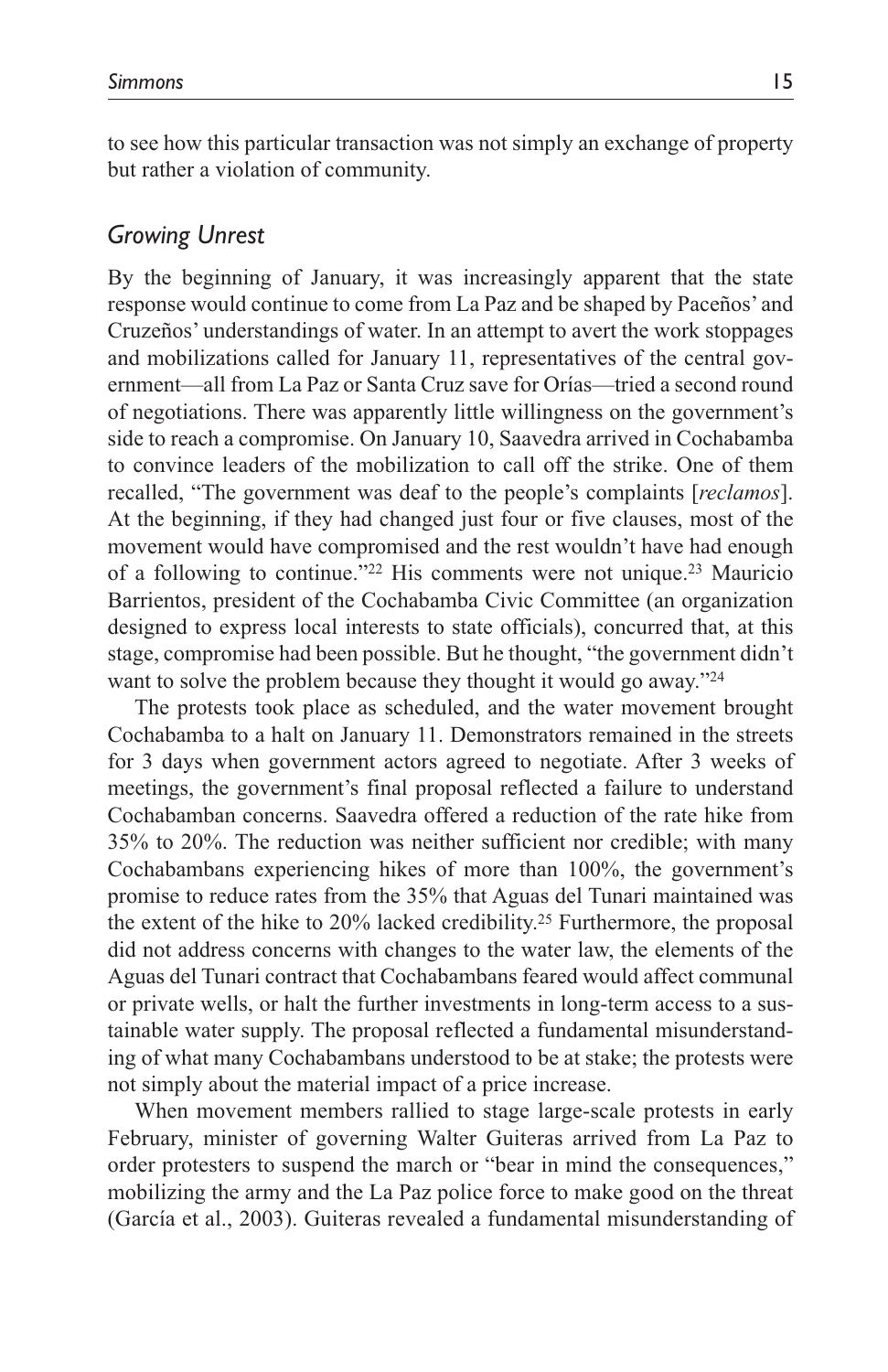the dynamics in Cochabamba when he stated, "Strong economic interests are distorting the true interests of the people of Cochabamba to have water in the short and middle term" (quoted in Crespo Flores, 2003, p. 241). By focusing on the material, policy makers failed to understand the ideas with which water was imbued.

#### *Reinforcing the State-Movement Divide*

The reactions of the public officials charged with thwarting the protests suggest they thought the movement could be contained through a display of physical force. The march quickly turned into a violent confrontation as the La Paz police force (known as the "*dálmatas* [dalmations]" for their spotted uniforms) tried to keep protesters from occupying the Plaza 14 de Septiembre, Cochabamba's symbolic center. The damage, however, was more than physical. The presence of the *dálmatas* conjured images of a repressive regime and heightened local solidarity. On February 5, the headline for *Los Tiempos*, a Cochabamba daily, read "*Como en la dictadura* [like in the dictatorship]." The headline referenced not only the repressive government response but also alluded to Banzer's previous tenure as president, known as the most repressive in recent memory.

With the willingness to use violence, the central government further divorced itself from Cochabambans, becoming an "other" that could be an enemy to both region and nation. Cochabamban regional and Bolivian national identifications became increasingly powerful, as did the sense that water was *ours*. It did not belong to a central governmental authority that could sell the water and undermine its communal role.26 Yet, the government continued to fail to appreciate the dynamics at work. Vice President Quiroga offered his own interpretation, arguing, "the Cochabamban movement is against Cochabamba and against satisfying Cochabamba's need for drinking water" (quoted in Crespo Flores, 2003, p. 242).

The perspective of José Antonio Gil, the director of the Cochabamban division of the national military, offers insight into the divide between the central government, the region, and the nation, as well as the ratcheting up of a feeling of "Cochabambanness." Like Orías, Gil was both a Cochabamban and an employee of the central government—he could potentially share the same understandings of water as his fellow Cochabambans and offer insight into why and how the government was responding in the ways it did. Gil recalls,

The government thought that by showing a lot of force, they would stop the taking of the plaza. But they just didn't understand the local dynamics, what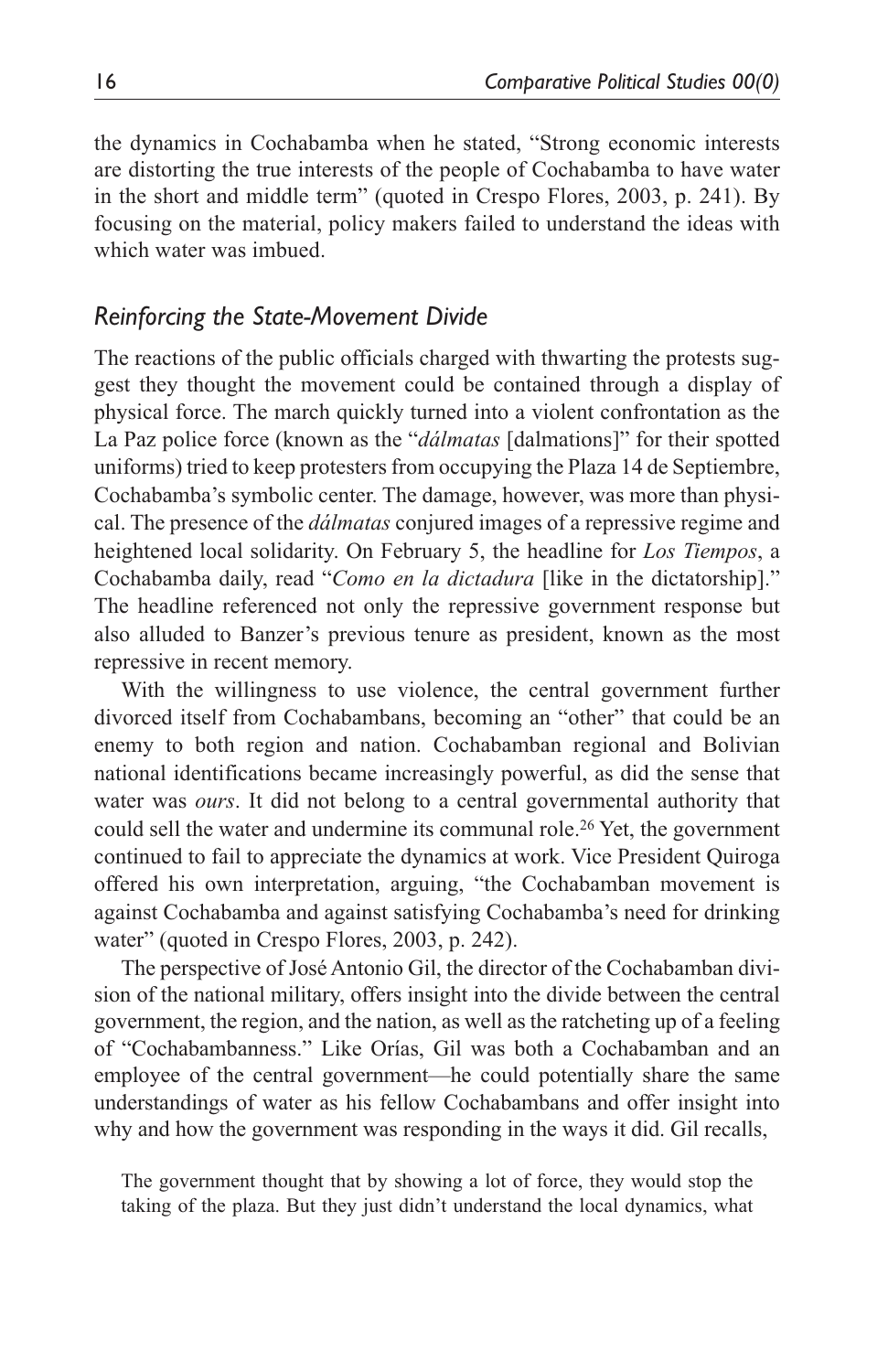role water played for all of us . . . and once the people were repressed in the way they were, it created solidarity in the region.27

Gil called the perspective of the officials who came in from La Paz to both direct the army and negotiate with the movement "the CNN perspective, not the perspective from knowing Cochabamba." By comparing them with a foreign news network, the government negotiators, most of whom were from the media luna—Bolivia's Amazonian region—became not only decidedly un-Cochabamban but also un-Bolivian. They were foreigners, descending briefly to analyze a situation without any understanding of local history or practices.

Bolivian officials continually demonstrated an inability to understand the potential for widespread mobilization in response to the Aguas del Tunari contract. Ultimately, large-scale mobilizations in April pushed the government to concede; the Aguas del Tunari contract was revoked and SEMAPA regained total control over the water system. State officials consistently miscalculated the kinds of concessions that would keep Cochabambans from continuing to mobilize. Attention to the meanings that water held for Cochabambans and the failure of the government officials to understand those meanings shed light on why officials consistently misunderstood both the potential for mobilization and what it would take to contain the protests.

#### **Mexico**

These kinds of things can bring down governments. (Official from the Mexican Department of the Economy)

From the first moments of the *tortillazo*, government officials in Mexico City were intent on devising a solution that would quell and contain any social unrest. Any explanation of Mexican policy choices during this period must pay attention to officials' understandings of the meaning of tortillas, and corn more broadly, to many Mexicans. Even as the political context in which Mexican officials found themselves in December 2006 played a critical role in the choices these actors made, their perception of corn as a potentially powerful "mobilizing grievance" (Snow & Soule, 2010) shaped their actions. Despite its different meanings to people in various parts of Mexico, corn is imbued with special meaning. For many Mexicans, corn has come to mean "Mexico"; it is deeply imbricated in understandings of Mexican family life and serves as a foundation for perceptions of communal belonging, indexing both imagined identifications at the national-level and quotidian communities within neighborhoods or families. Mexican officials understood that tortillas symbolized far more than their simple material value.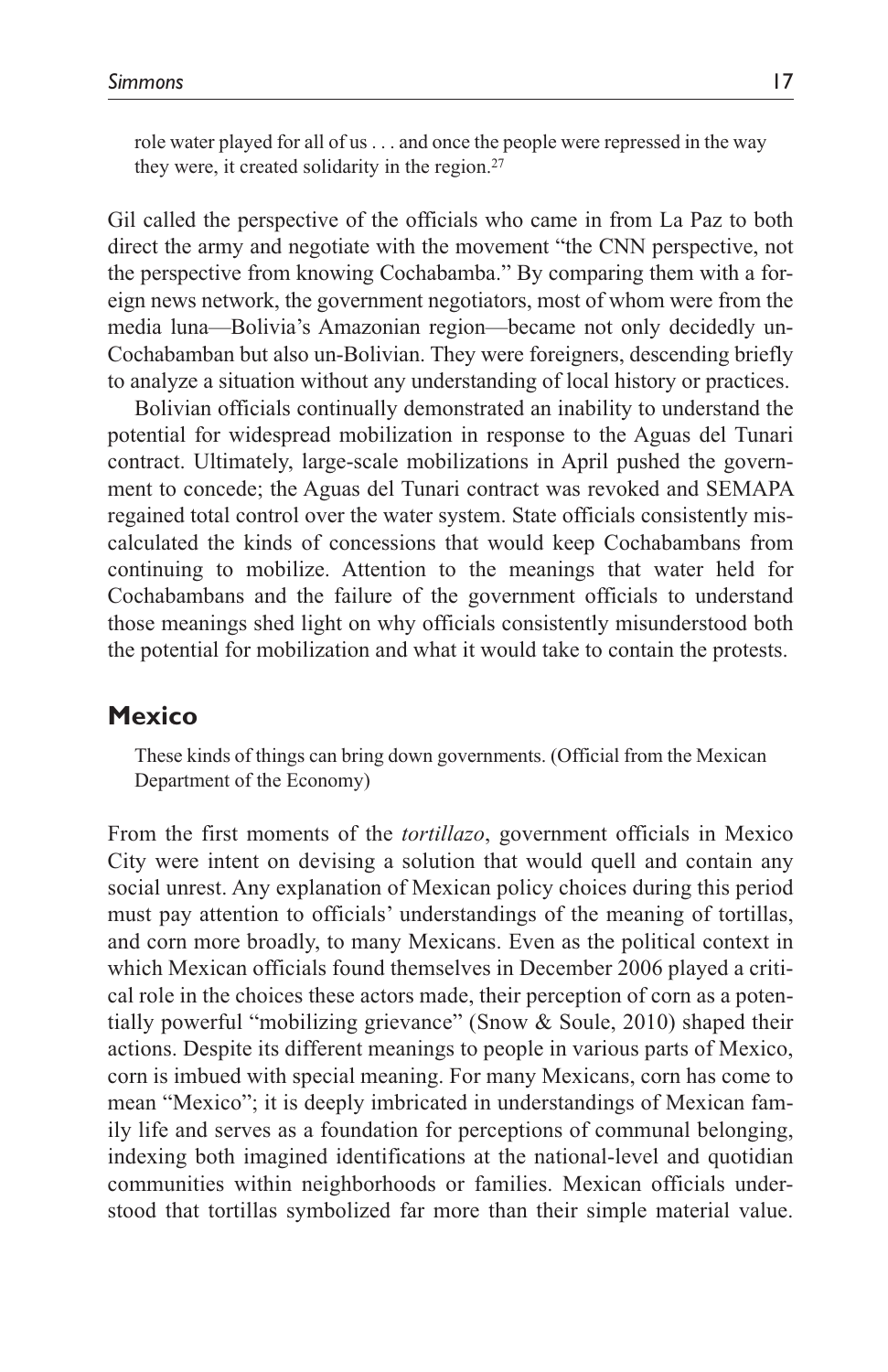This appreciation allowed them to anticipate the potential for widespread mobilization and develop policy responses that effectively contained the mobilization.

In December 2006, Felipe Calderón of the *Partido Acción Nacional* (PAN) took office as the new president of Mexico. Tortilla prices rose precipitously only a month later, and social actors began to organize their constituencies in protest. The political context of the presidential elections the previous summer shaped the Calderón administration's perceptions of its options. A highly contested presidential race had pitted Calderón against *Partido de la Revolución Democrática* (PRD) candidate Andrés Manuel López Obrador. The Federal Elections Institute certified Calderón as the winner, but his victory came with notable controversy. Despite voting irregularities and a small margin of victory, the Electoral Tribunal certified Calderón's victory. López Obrador's followers set up camps and paralyzed downtown Mexico City. In early September, López Obrador declared himself the president elect. In December, he set up a shadow government, declaring it the legitimate government of Mexico.

Every member of Calderón's team interviewed for this research described a perceived "legitimacy crisis" for the administration in January 2007. López Obrador's followers had left the streets but had continued to talk about the "*fraude* [fraud]" that had put Calderón in office. The political context shaped Calderón's response—his administration needed to be perceived as understanding the interests of its constituents and as willing to respond to them. Calderón's advisors decided on a swift response to the *tortillazo* as a mechanism through which to secure legitimacy. But why? This would work only if the issue was broadly perceived as meaningful—people needed to think that Calderón was responding to something that mattered to them. The *tortillazo* was a political issue, but only because of the important role it played in the daily life and livelihood of many Mexicans.<sup>28</sup>

The initial actions of Calderón's team suggest that they saw rising tortilla prices as a critical issue to which a swift response was necessary. Almost immediately, Calderón's advisors met in Los Pinos (the Mexican president's home and offices) to determine a course of action. High-level officials from Hacienda (the Ministry of Finance), Economía (the Ministry of the Economy), Sedesol (the Ministry of Social Development), and Los Pinos attended. An official from the Ministry of the Economy recalls, "We all felt like we had to act immediately." Unrest, he claimed, was inevitable.29 Another attendee of early sessions at Los Pinos argued that there would have been a "*desmadre*" (loosely translated as a "disaster") without quick, early action.30

But solutions were difficult to devise. For a government committed to free market principles, a fixed price was an unattractive solution. The concept of a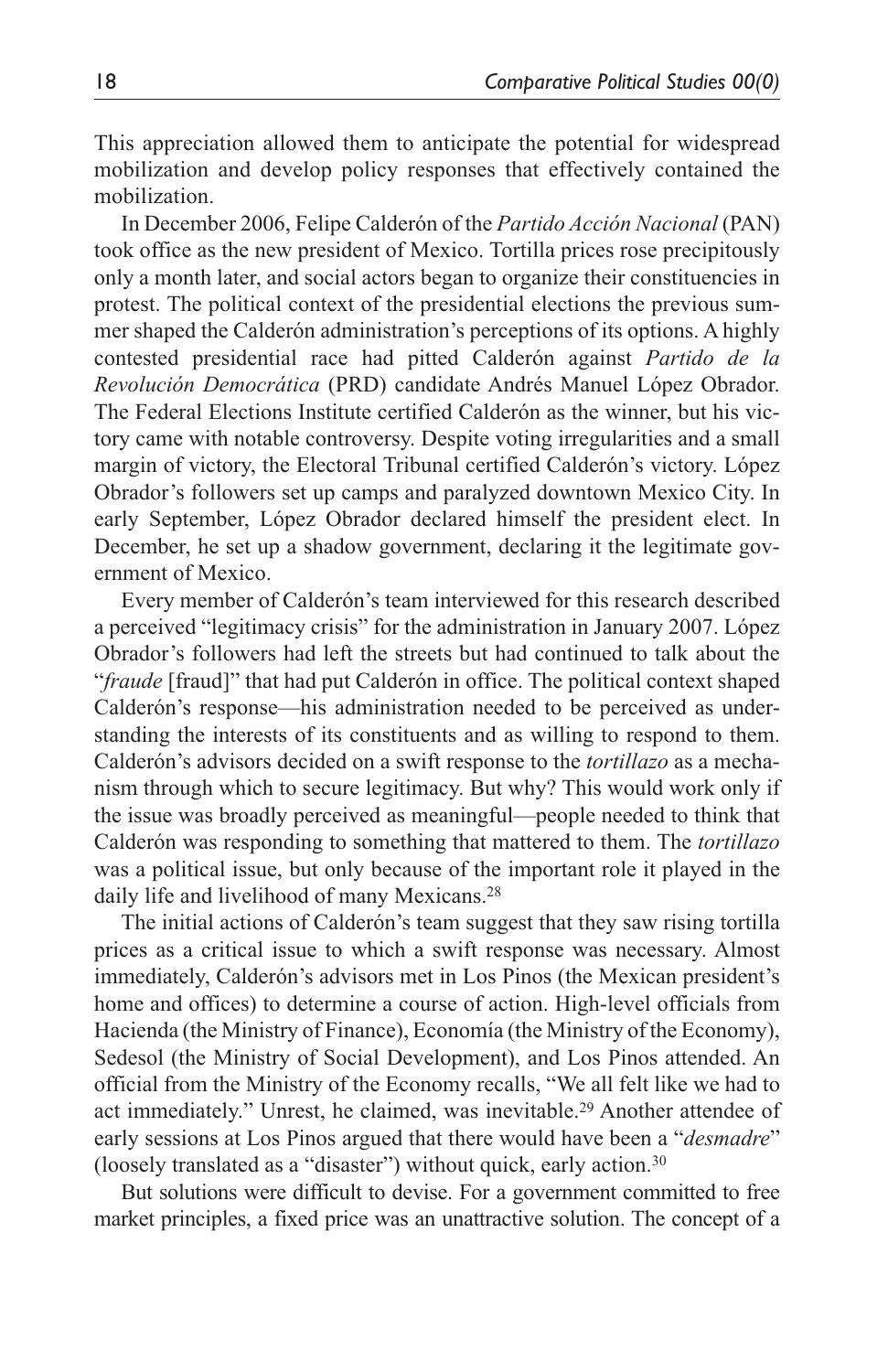"price pact"—a commitment from major corn flour and tortilla producers to maintain prices at or below mutually agreed-upon levels—gained quick approval of the inner circle at Los Pinos. Even most of the "technocrats"—policy makers heavily identified with free market policies and ideologies—in attendance were on board. Undersecretary of Social Development at the time, Félix Vélez, recalled that he was the only one voicing opposition to the plan: "The Los Pinos meeting worked how I would imagine the central planning office for a communist regime would work—and this was the PAN!"31 Although other attendees paint a picture of a slightly more contentious meeting, most recall that even those for whom the pact was a betrayal of their fundamental principles of "good" policy were on board. That so many professed hardline free market politicians were in agreement is one indicator of how large they perceived the potential crisis to be.

On January 18, the "Agreement to Stabilize the Price of the Tortilla" took effect. Signed by cabinet officials, representatives of the maíz-tortilla manufacturing industry, maíz and tortilla distributors, and the president of the *Confederación Nacional Campesina* (CNC), the "voluntary" agreement committed the signatories to sell tortillas at prices no higher than 8.5 pesos/ kilo, corn flour at no more than 5 pesos/kilo, and maíz blanco for no more than 3 pesos/kilo. Felipe Calderón spoke at the signing in Los Pinos. The agreement carried all of the weight of the presidency.

Of the more than 45,000 *tortillerías* in Mexico, only 5,000 were bound by the agreement.32 Yet, Mexicans were now "guaranteed" an option for a stable price; even if their local *tortillería* was not participating, many Mexicans would be able to take direct advantage of the agreement by shopping at, for example, a rural Diconsa store or Walmart. The president claimed that at more than 320,000 locations, Mexicans would find tortillas sold at the pact's "just" price (Calderón, 2007). He went on, "We will not tolerate speculators nor hoarders; we will apply the law firmly and punish those who seek to take advantage of the needs of the people" (quoted in Javier Jiménez, 2007). Even many who did not have access to a participating supermarket or store claimed that the pact assuaged fears of continued rapid growth in tortilla prices.33 With the largescale producers and distributors on board, many smaller *tortillerías* would have to step in line as well—if not at 8.5, then at something close to it—if they wanted to compete.

Tortilla prices continued to rise. But many Mexicans appear to have believed that Calderón had dealt with the issue. This suggests that concerns are not with prices per se, but with how those prices are perceived. In particular, the idea that corn and tortilla prices should not be subject to the vicissitudes of markets appears to have been a critical component in explaining the timing of the protests and the lack of protest around price increases in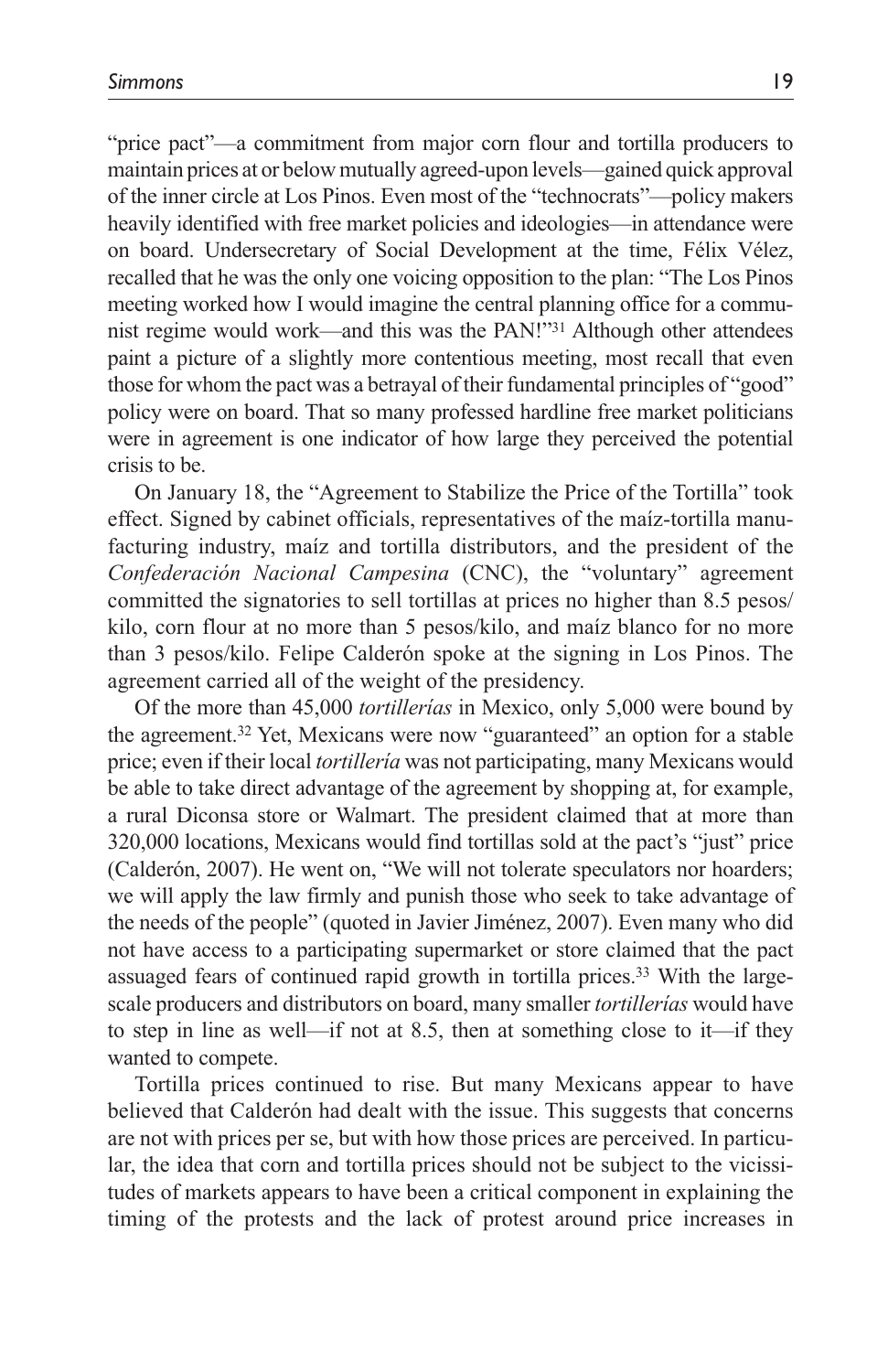subsequent months. Calderón staged a performance in Mexico—the price pact was part of a political dance to which many Mexican citizens responded. The intervention on January 18 was a public show of commitment to Mexico's "poorest." Regardless of how much material relief the price pact brought, it demonstrated that the government was committed to protecting tortillas from market fluctuations.

Almost 2 weeks to the day after tortilla prices started to make headlines, the Calderón administration had armed what appeared to be an effective response. Why had it acted so quickly and with the full force of the highest levels of the Mexican government? Government official after government official offered the same response: "*teníamos que . . .*" ["We had to . . ."]. Although each official finished the sentence differently, the sentiment was usually the same: "We had to act." "We had to resolve the crisis." "We had to deal with it." "We had to find a solution." The urgency of the language betrayed a sense that there was no choice; if prices were going to continue to rise, the only option was to intervene in the markets in some way. What was a political contingency seemed like a moral imperative or inevitability. Because an increase in corn prices meant a threat not just to Mexican pocketbooks but also to the very notion of what it meant to be Mexican, officials "had to" act.

The speed with which the Pact was orchestrated, the high-level positions of both the designers and the signatories, and the decision that the president himself would speak at the signing ceremony offer ample evidence of how critical the Calderón administration understood the challenge to be. The agreement was not issued through the Department of Agriculture or Economy, but rather the discussions for it and the signing itself took place at Los Pinos. Advisors reported that the president had taken a direct interest in making sure his administration developed a plan that would serve to calm the growing unrest.

Officials offered a variety of explanations for why something "had" to be done. A few cited the importance of the first 100 days of Calderón's presidency, arguing that continued price increases would undermine public support and derail the president's agenda. Others discussed the perceived legitimacy crisis created by the controversy over Calderón's election and continued discussions of electoral fraud, claiming the need to demonstrate a commitment to the whole population. As conversations continued, every interviewee expressed a fear of a large-scale, widespread protest movement; even those who would not feel the financial pinch themselves might take to the streets to defend access to tortillas as a fundamental component of what it means to be Mexican.

Most officials did not hesitate to identify potential protest as a motivating factor. Two attendees of early Los Pinos meetings recalled a long discussion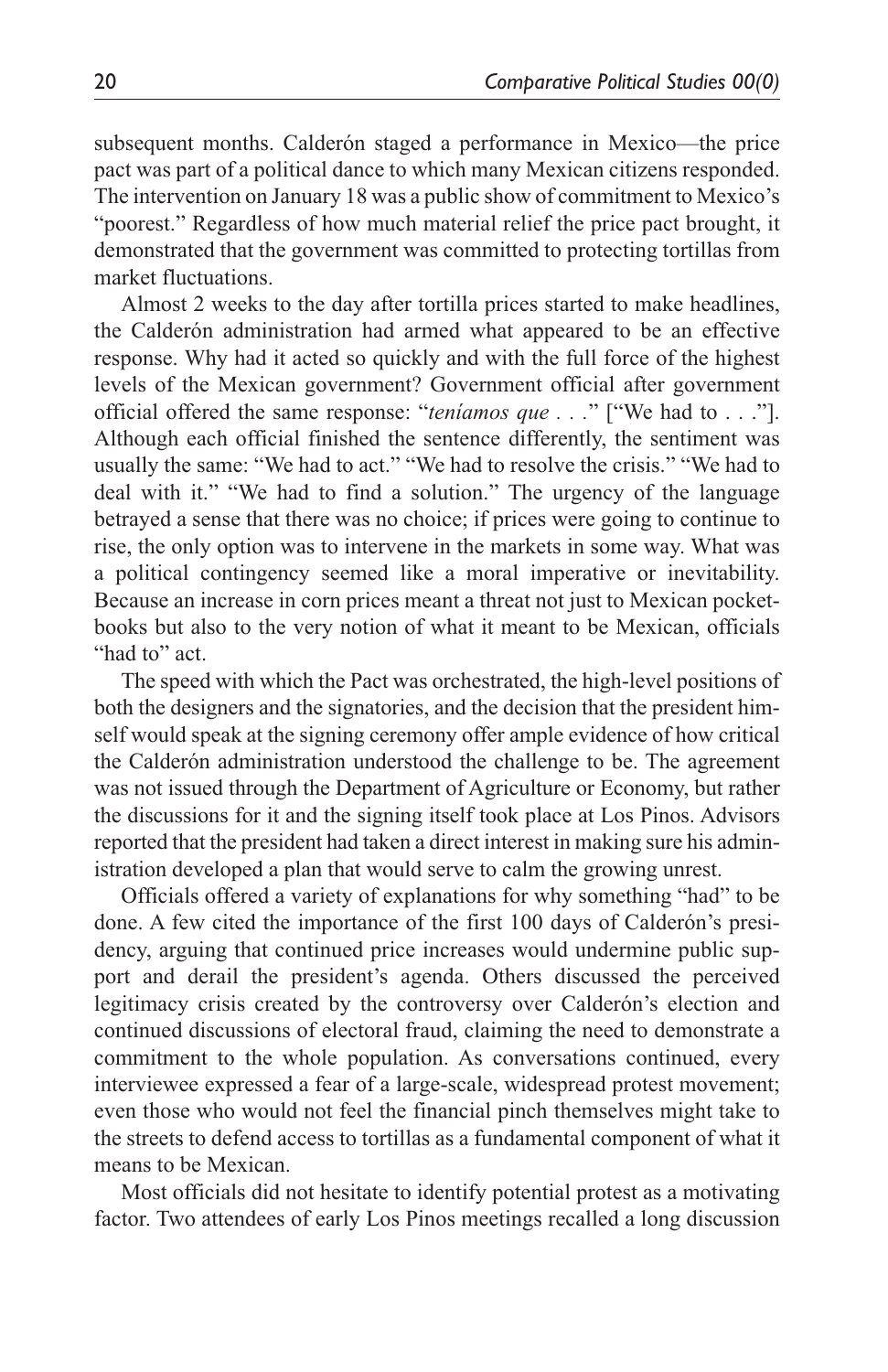of the French Revolution. "That was not going to be us," one said. "Are you kidding? These kinds of things can bring down governments. No way we were going to let that happen. We could not have another French Revolution on our hands," he concluded. For these government officials, the French Revolution conjured images of people in the streets, of the toppling of a government, of the politicization of previously unorganized groups. And they drew a clear connection between tortillas and bread. "For Mexicans, corn is our bread. They worry about bread in Europe, we worry about corn here," one official remarked.34 Another offered a stronger statement: "You think bread was important in France? You haven't seen anything like what could happen with tortillas here."<sup>35</sup> Although it may not be popular in scholarly circles to explain the French Revolution with reference to rising bread prices, that connection is exactly what Mexican officials had in mind. Just as bread had brought down the *ancién regime*, so, too, could tortillas upend the current Mexican government.36

Mexico's leaders understood the potential for widespread unrest because of the importance of tortillas in the Mexican imaginary. Some insisted that the importance was purely economic, but the language used betrayed understandings of the deeper role the good played for many Mexicans, and sometimes themselves. One of Calderón's advisors stated, "it was not about the symbolic power of corn." But he immediately followed up with "It was about defending the rights of the people." Why and how are tortillas or corn a "right?" If "rights" are based on the pure economic need of feeding a family, then it is difficult to understand how tortillas are part of the equation. In almost every Mexican town, tortillas can be easily substituted for cheaper bread or other grain products. If it is a Mexican's "right" to have access not just to affordable food but to affordable tortillas, then the symbolic power of the good was at work in the administration's decision-making process, in spite of the protests of this particular official.<sup>37</sup>

Other officials had equally skeptical reactions when questioned directly about the symbolic power of corn as a potential motivator for social protest. But their answers to other questions suggested that there was something more than simple economic calculus at work. Graciela Aguilar, director of Aserca (Sagarpa's arm for agricultural trade) both at the time of the *tortillazo* and at the time of her interview, questioned the mobilizing power of corn's meanings in Mexico. But when I asked why the administration had chosen not only to act quickly but also to do so in a way that intervened directly in the market, Aguilar looked at me as though I were in kindergarten. "Where are you from?" she asked, her tone implying that my own question bordered on idiotic. "Of course the government acted quickly. You must not understand what corn means in Mexico," she continued, adding "it is part of our ancestry . . .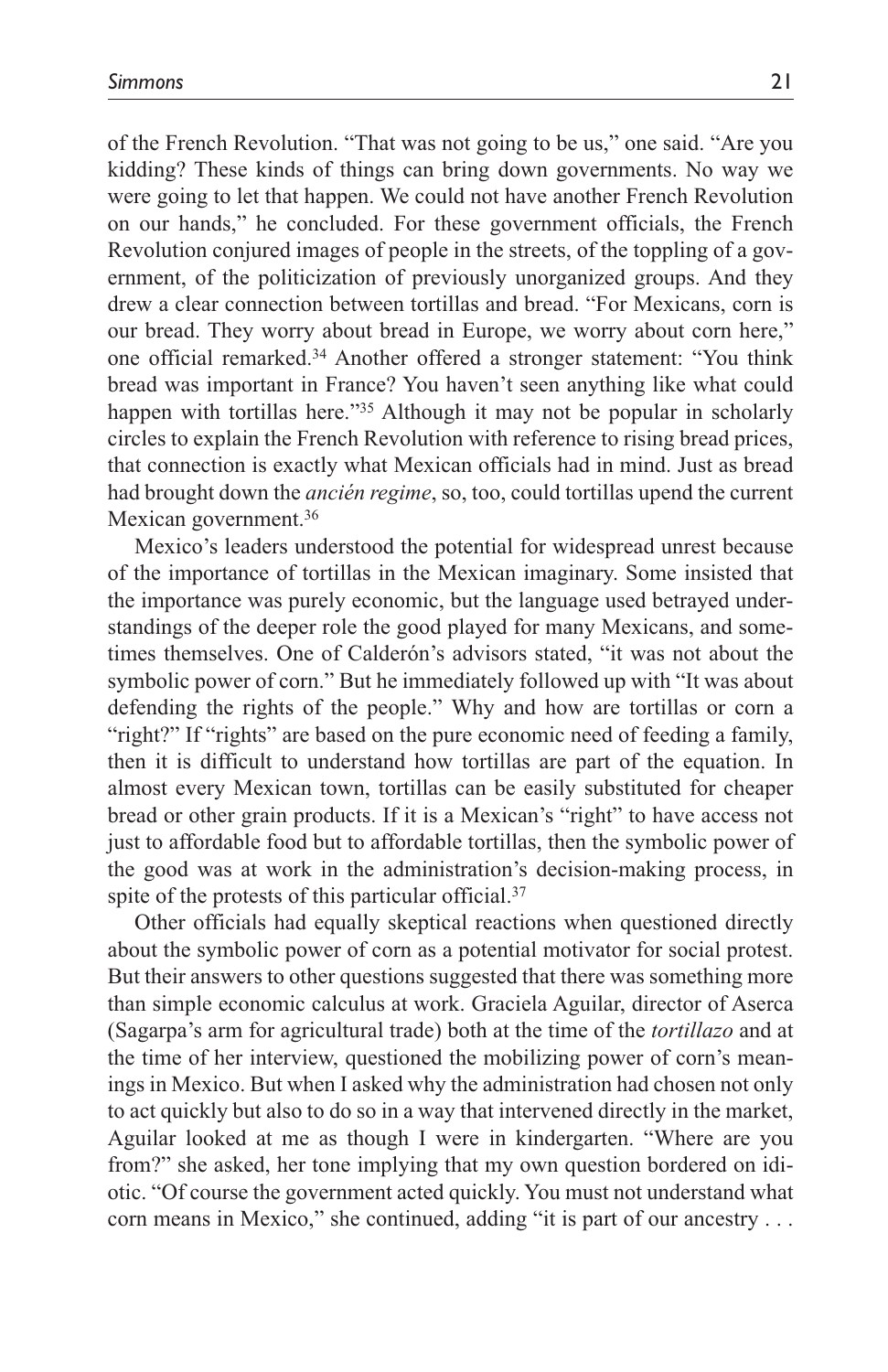it is the culture. We did not have time to think, we had to act."38 According to her, there was something that I, as a foreigner, would clearly never understand about corn and its intersection with everyday life and identity in Mexico. Had I understood, I never would have asked the question. For Aguilar, corn indexed Mexico in the same ways it did for the thousands who took to the streets demanding access to cheaper tortillas. As a result, government response seemed inevitable for Aguilar.

Other officials discussed the mobilizing potential of the tortilla's place in the national imaginary more directly. Many remarked that tortillas were fundamental to "being Mexican" so of course a threat to them would bring people to the streets. They appear to have understood a sense of self—both collective and communal—and nation to be at stake. Tortillas were, by their accounts, part of what it was to be Mexican. Officials claimed that even for those who could afford to pay the high prices, the idea that others could not violated a sense of country and could motivate widespread unrest. Corn is "like the flag" remarked one official.<sup>39</sup> The simile suggests that corn indexes national identity in a way that symbolizes country and implies that its desecration would be understood as an affront to nation. Even Félix Vélez, the advisor who took a clear stand on the side of markets remarked, "Alongside the Virgin de Guadalupe and soccer, corn is part of national identity. [There is an understanding that] if the government is committed to the people, it will guarantee this basic staple."40 Although he disagreed with the policy choice, Vélez claims to have understood what was behind it.

Calderón's advisors also talked about the sense that the "myth of Mexico" was at stake. Corn evokes an image of a Mexican countryside, of legends of the Popul Vuh, of a far-away past, and an imagined present. Tortillas reflect what many *want* Mexico to be—a vision steeped in history and community, and a distinct culinary tradition that sets the nation apart. The "myth of Mexico," as one put it, was also wrapped up in the accessibility of the tortilla and corn. With the price increases, he argued, "the myth was at stake."41 The possibility that high prices would diminish the centrality of the tortilla in the Mexican diet threatened an understanding of what makes Mexico and Mexicans distinct. By evoking this myth, government officials revealed one more layer of their own understandings of the meanings with which corn is imbued.

Some of Calderón's advisors made explicit reference not only to the mobilizing power of the threat to tortillas but also to the broad-based coalition that such a threat could create. They did not simply picture unorganized riots. Instead, many described the potential for a well-organized opposition coalition. "This kind of thing could bring the unions . . . together with the more radicalized sectors like the miners. And López Obrador's followers along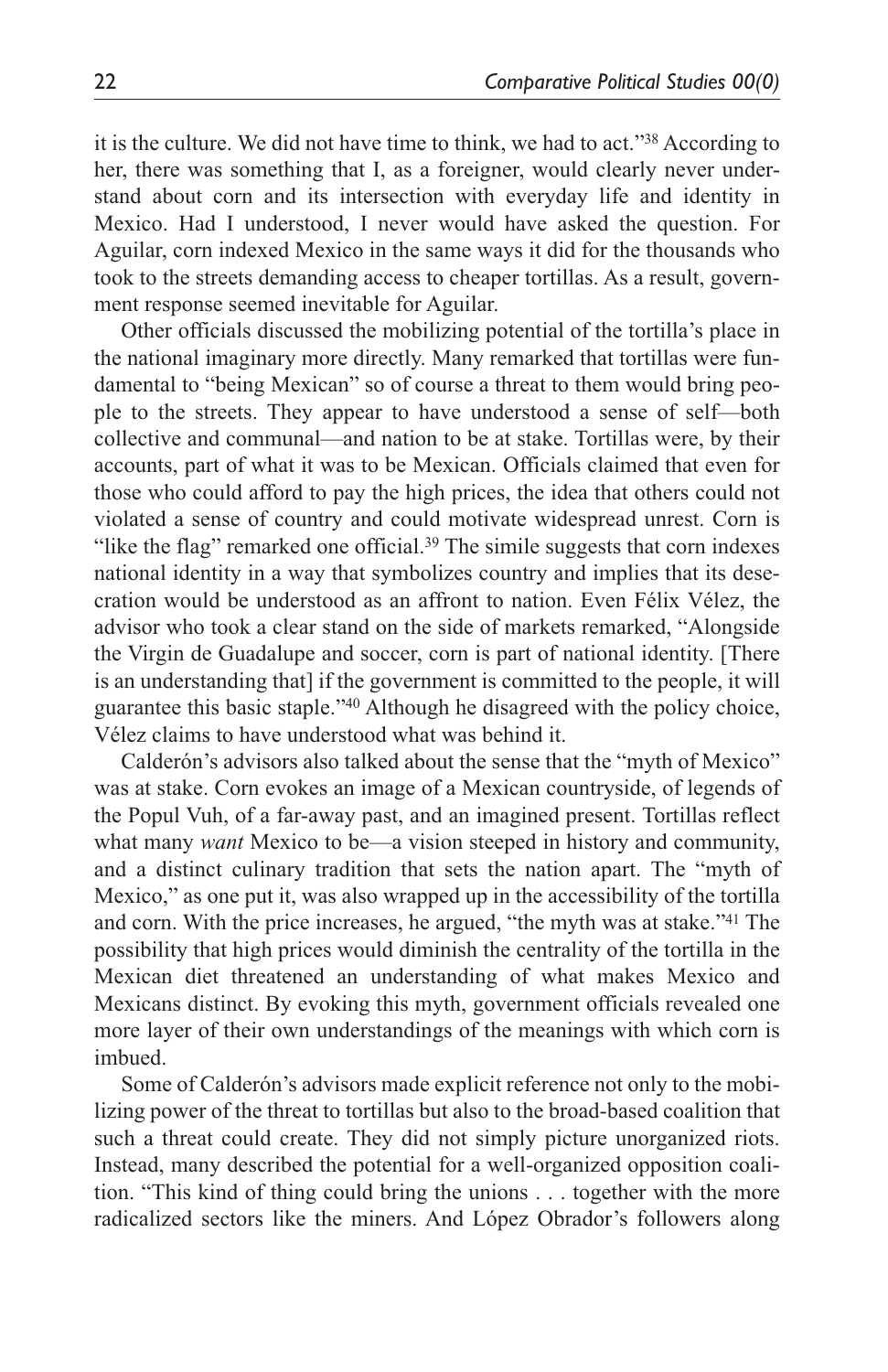with the [previously] demobilized middle classes," one official hypothesized.<sup>42</sup> "But they did not have the time to organize this kind of resistance," he went on. "We moved in to address everything too quickly." Officials expressed an understanding of the potential for a threat to tortillas to bring together disparate organized groups and the unorganized. An Economía official stated, "of course there would have been a revolt . . . tortillas are an emblematic product that can bring everyone together. Milk, bread, all of the prices could rise, but it was the tortilla that the government feared . . . tortillas and corn are unique; there is nothing like corn."43 Officials appear to have understood exactly why a threat to tortillas could cross salient divides between city and country, across ethnic backgrounds, between squabbling unions and social organizations. It was a threat that would appeal to something "more profound," as one official put it, than the divisions that kept them from working together.44

Officials also capitalized on the connection between tortillas and "being Mexican" to bring the crucial players for a successful price pact on board. As the agreement was voluntary, with no compensation for the companies that participated at the outset, Calderón's advisors needed to convince major participants in the maíz-tortilla chain that it was in their interest to participate. These players came on board quickly for a number of reasons. Interest in seeing the Calderón government remain stable and the potential to gain a larger market share of the tortilla business likely played a role, as did a desire to increase foot traffic in stores. But Gerardo Ruíz Mateos, minister of the economy 2 years later, echoed the sentiments of others who had put the pact together when he recalled that the pact also "appealed to their [the business participants'] consciousness as Mexicans."45 Even if the companies did not agree to the pact out of their own commitment to nation, they appear to have understood that they could be painted as traitors for continuing to raise tortilla prices.

With the price pact in place, the movement seemed to lose momentum. The major social groups that had been organizing the January 31 march continued to plan, and the march took place. In spite of the participation of various groups in the events, interviews and newspaper coverage suggest that the demands no longer had the same mobilizing power that had driven early participation. The issues at stake had become more abstract—the neoliberal economic model, neglect of the countryside, and a lack of transparency. The administration had effectively communicated that tortillas and corn were special and would receive the protection they were due. In doing so, the administration severed the connection between movement leaders and the general population. Many who had been willing to participate in earlier mobilizations were now confident that tortillas and corn would be protected.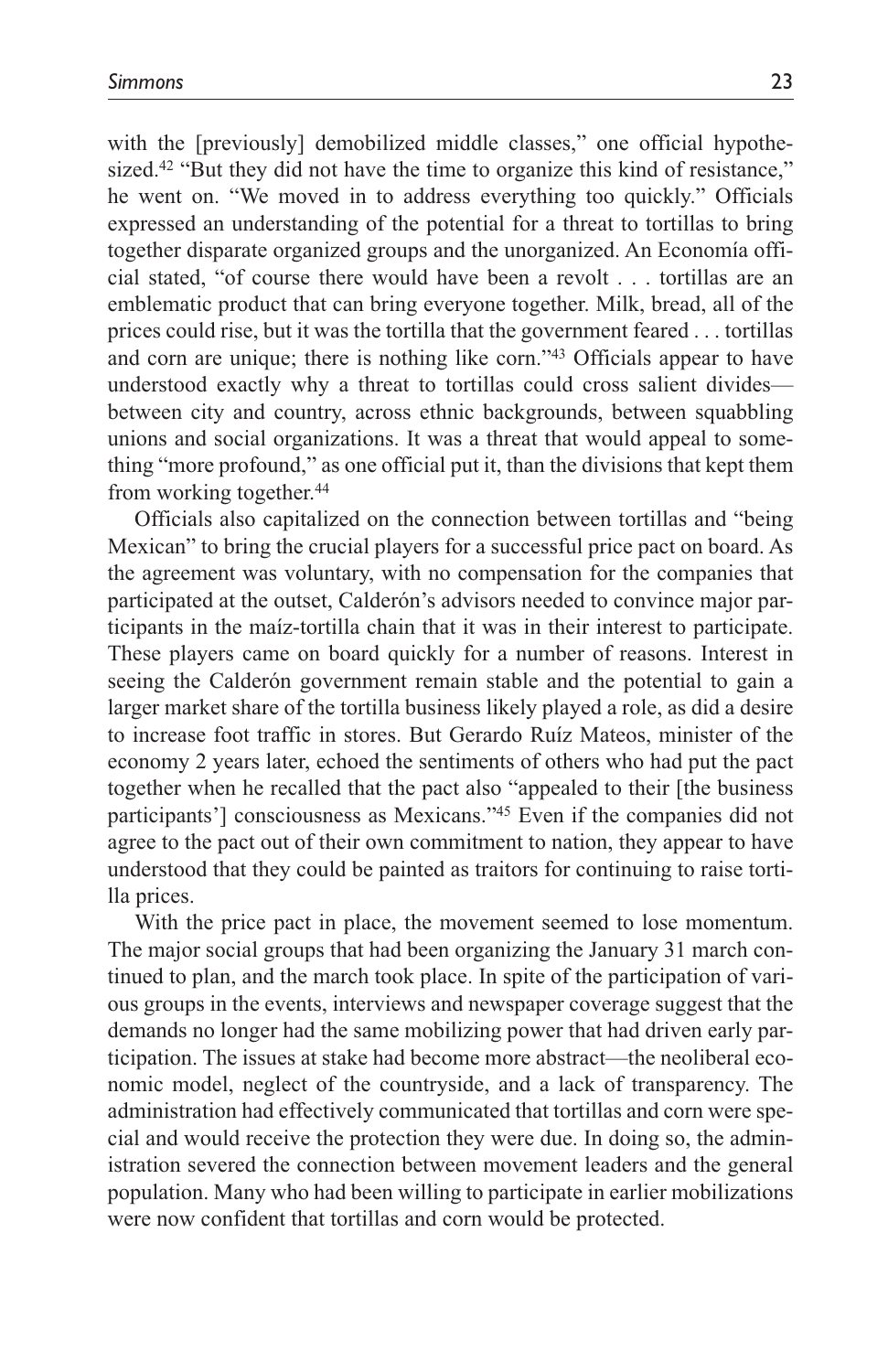The Calderón administration continued to work to contain what remained of the mobilization. Many public officials contended that they no longer feared widespread unrest but were quick to respond "publicly and sympathetically to the simultaneous marches."46 *La Jornada* reported that Calderón "'shared' the concerns of the diverse organizational participants that marched" on the 31st (Roman, 2007). Government officials were also quick to reach out to movement organizers, establishing "tables of dialogue" that began to meet in early February. Although much had changed since the *Partido Revolucionario Institucional* (PRI) lost power in 2000, some of the institutional vestiges of 73 years of corporatist rule remained.47 At the very least, institutional memory about how to effectively channel popular mobilization was largely intact. All the major organizations that had called the march were invited to participate in "regular" sessions with officials from Los Pinos, Sagarpa, Sedesol, and Economía.48 Gradually, participants dropped out, but the conversations continued and the meetings functioned as a link, albeit tenuous, between the administration and organized civil society. By bringing the opposition to the table quickly, policy makers effectively undermined any momentum that might have been produced by the January 31 march. They also effectively capitalized on divisions within the plural group, offering enough favors to demobilize some, and highlighting differences among those that remained.

## **Conclusion**

The comparison of the Bolivian and Mexican cases reveals the critical role that government officials' perceptions of what is at stake during a social mobilization can play in state response. But it also raises new questions: Why and how are such different perceptions possible? Why would government officials in one case understand the symbolic nature of the claims, while in the other officials appeared to have understood little beyond the good's material role? Why and how did the "cultural structures" (Sewell, 2005) in Bolivia develop so that Paceños, Cruceños, or Cochabambans might understand water differently? Or in Mexico in ways that made understandings of corn broadly shared at the national level?

Any answer to these questions requires a close treatment of how relevant semiotic networks are produced and reproduced in Bolivia and Mexico. The evidence presented offers some clues as to where we might begin to develop an answer: Attention to geography and long-term governance structures offers potentially fruitful avenues for future inquiry. Regional splits and governance structures that isolated policy makers from their constituents may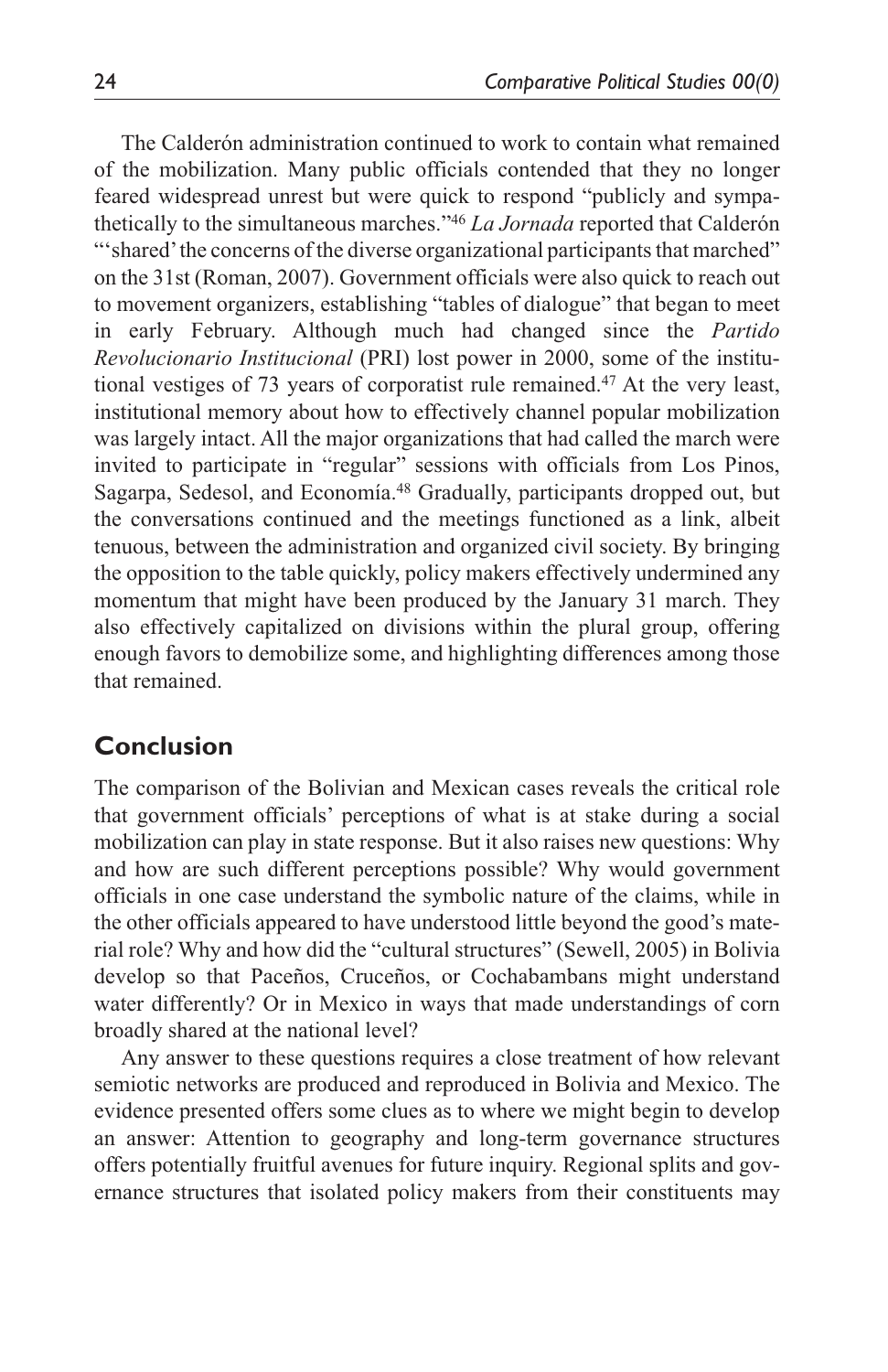have combined to produce an environment in which relevant Bolivian officials had little understanding of the meanings that water took on in the Cochabamban context. Conversely, the national implications of a threat to corn, combined with institutionalized structures of communication that persisted in spite of the transition away from official corporatist rule under the PRI may have helped Mexican policy makers anticipate and work to quickly diffuse potential unrest. These two factors might have helped create the conditions of possibility for different "cultural structures" to be produced and reproduced.

People experience social and political order in heterogeneous ways. Yet, something helps facilitate moments of shared intelligibility. How that shared intelligibility is produced and reproduced as well as why some things may be more intelligible than others to some groups are questions that emerge from the evidence presented here; shared political and geographical structures may shed light on how some semiotic networks are produced and reproduced. Attention to these structures might also help us better understand the ways in which processes and practices of valuation shape perceptions of commodification (see Fourcade, 2011; Zelizer, 2011). For many Cochabambans, intimate, daily connections with water produce understandings of the resource as something that should not be sold for profit. For the officials from La Paz and Santa Cruz charged with responding to the mobilization, the logic of the market was the only way to both preserve and develop Cochabamba's water resources. Different logics of valuation and understandings of development produced different relationships with the good. This, in turn, produced different understandings of what was at stake in Cochabamba in the fall of 1999 and winter of 2000.

Of course, there is much that is contingent during periods of political contention; these structures are not the beginning of a unilinear causal chain that makes the (mis)understandings highlighted here somehow inevitable. But the Bolivian and Mexican cases suggest that patterns of meaning-making surrounding the perceived grievances at the core of social mobilizations can help shape what state actors perceive as threatening, how they evaluate potential responses, and how social mobilization develops as a result.

#### **Acknowledgements**

I would like to thank Elisabeth Clemens, Jorge Dominguez, Lee Ann Fujii, Sharon Gilad, James Jasper, Diana Kim, Brayden King, Ned Littlefield, James Mahoney, Anna Meier, Jeremy Menchik, Molly Minden, Anne Orloff, Rachel Schwartz, Jason Seawright, Eduardo Silva, Alberto Simpser, Dan Slater, Nicholas Rush Smith, Sidney Tarrow, Lisa Wedeen, participants of Northwestern University's Comparative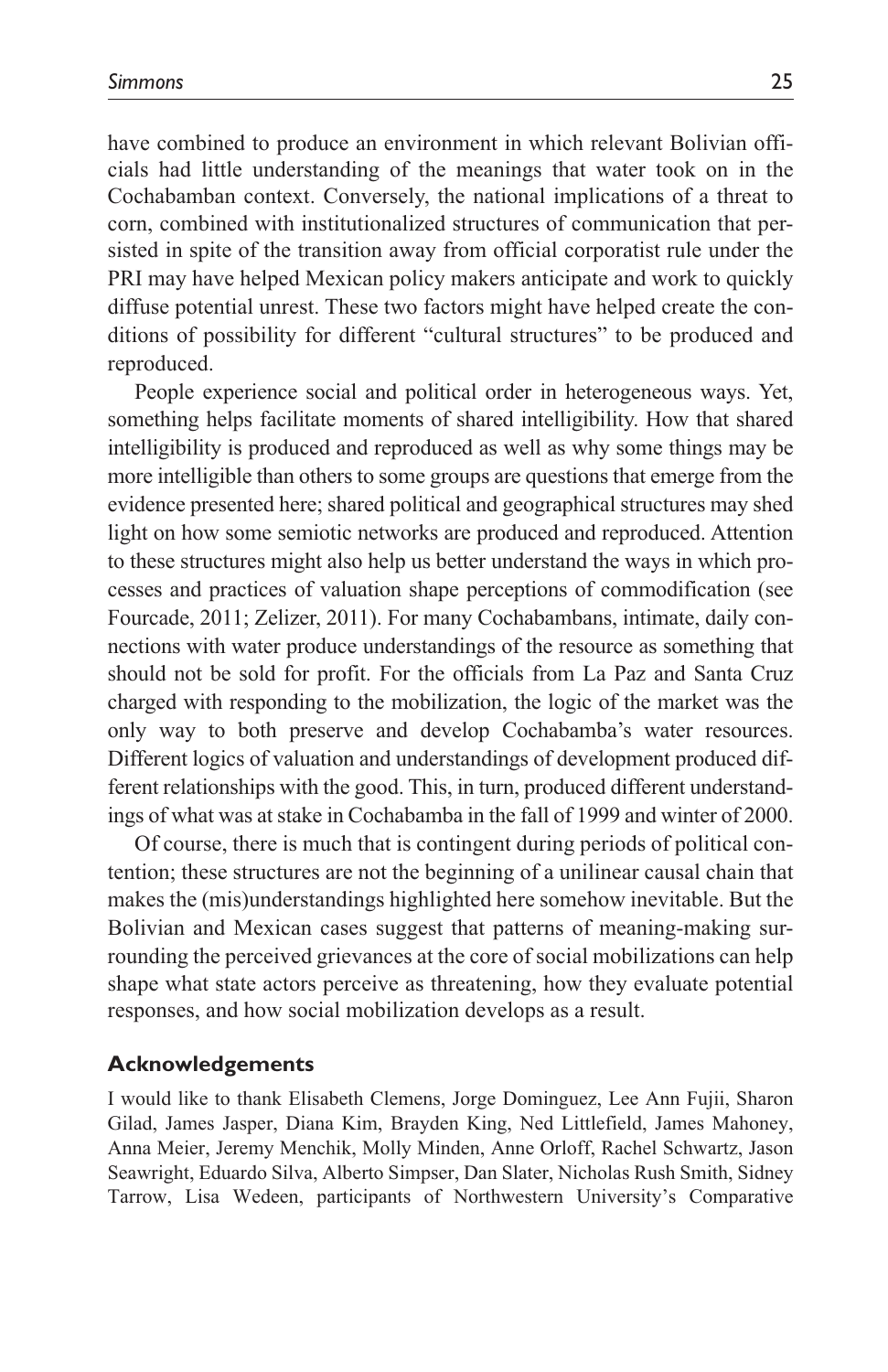Historical Analysis workshop, students in my graduate seminar on contentious politics at the University of Wisconsin -Madison, participants in the Comparative Politics Workshop at the University of Chicago and the editors of Comparative Political Studies and three anonymous reviewers for their feedback.

#### **Declaration of Conflicting Interests**

The authors declared no potential conflicts of interest with respect to the research, authorship, and/or publication of this article.

## **Funding**

The authors disclosed receipt of the following financial support for the research, authorship, and/or publication of this article: The author received support from the Fulbright Commission, the Tinker Foundation, and the University of Chicago for the research in this article.

## **Supplemental Material**

Supplemental material for this article is available online at the *CPS* website [http://](http://journals.sagepub.com/doi/suppl/10.1177/0010414018806532) [journals.sagepub.com/doi/suppl/10.1177/0010414018806532.](http://journals.sagepub.com/doi/suppl/10.1177/0010414018806532)

## **Notes**

- 1. This article draws on insights from the literature on corporate response but agrees with the implications of King (2011) that many of the dynamics shaping state responses are likely to be different. I hypothesize that one place of overlap is in precisely the dynamic outlined in this article: Corporate actors' understandings of grievances likely play a role in shaping response.
- 2. The literature on corporations appears to pay more attention to questions of cultural processes as they shape target responses. See de Bakker et al. (2013) for an interesting discussion. They call for understanding "strategic interactions as cultural practices that are situated in pluralistic institutional fields" (p. 580).
- 3. Implicit in this approach is an understanding of states as made up of multiple arenas; responses to social movements are developed within particular branches of the government and by particular people.
- 4. I see cultural structures as "corresponding to spheres or arenas of social practice of varying scope that intertwine, overlap, and interpenetrate in space and time" (Sewell, 2005, p. 206). Semiotic networks may not be easily pried apart, but we can still recognize that "structures need to be seen as multiple in the . . . sense that different institutional realms, operating at varying social and geographical scales, [may] operate according to different symbolic or cultural logics" (Sewell, 2005, p. 208).
- 5. See Fourcade (2011) for a discussion of economic valuation of symbolically important goods.
- 6. This is not to say that there was an internal, logical consistency to the meanings that water took on in the Cochabamban context—these meanings were multiple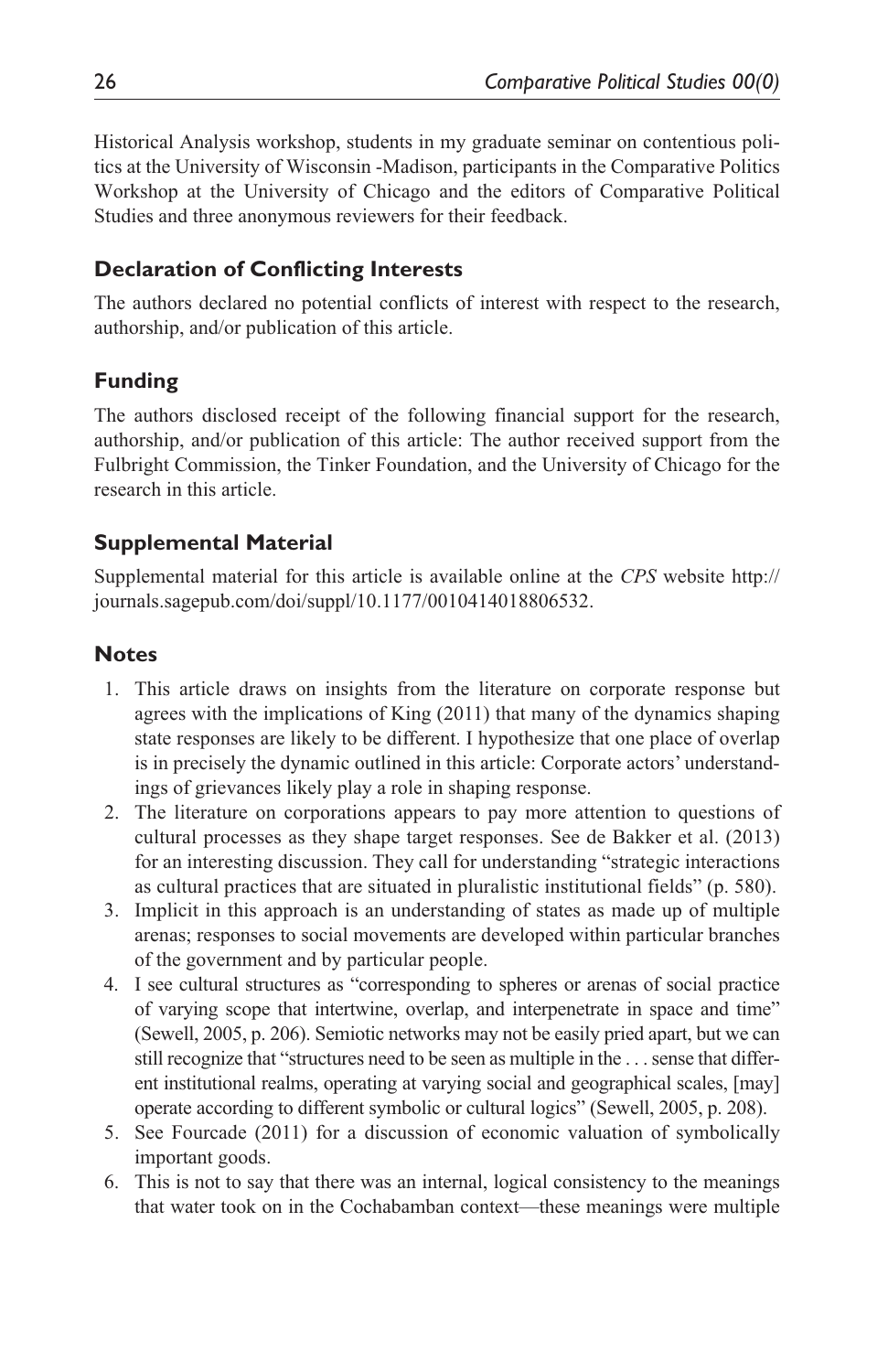and often contradictory. Nor is it to say that a similar logical consistency existed for the meanings that water took on for the relevant policy makers. What this article brings to the fore is how the tensions produced by the variety of meanings that water took on informed the responses not only of the Cochabambans who mobilized but also of the policy makers charged with responding to the mobilization.

- 7. For descriptions of interpretive social science, see Rabinow and Sullivan (1987), Schwartz-Shea and Yanow (2013), and Wedeen (2009). For a good discussion of the difference between interpretive and noninterpretive ethnography, see Wedeen (2009). For discussions of ethnography and comparison see Simmons and Smith (2017) and Simmons and Smith (Forthcoming).
- 8. Although these patterns are critical to understanding how and why social mobilization unfolded in Bolivia and Mexico, this article focuses on making the case that shared intelligibility mattered, not why or how it emerged. I discuss a few possibilities for the conditions under which shared intelligibility might or might not develop in the conclusion; a more in-depth discussion is beyond the scope of this article.
- 9. There is also increasing recognition of the importance of contingency in explaining the trajectories of contentious episodes (see McAdam, Tarrow, & Tilly, 2001).
- 10. Results in the presidential election the previous summer were heavily contested and considered fraudulent by many.
- 11. See Fearon and Laitin (1996) for a similar methodological approach. They use comparative case analysis to uncover relevant causal mechanisms without claiming an exhaustive account of all of the causal processes at work.
- 12. Interview with the author, 2010, La Paz.
- 13. See Simmons (2016) for an extended discussion of water in Cochabamba.
- 14. Cochabamba's mayor and the governor of the Prefect (state) of Cochabamba worked alongside the general director of SEMAPA during the final negotiations. Other negotiators included the vice minister of investment and privatization, Miguel López Bakovic; the superintendent of basic sanitation, Luis Guillermo Uzín; and the superintendent of electricity, Alejandro Nowotay (García, García, & Quintón, 2003).
- 15. Interviews with the author, 2008 and 2010, La Paz, Cochabamba, and Santa Cruz. These observations draw on multiple interviews with policy makers at the time of the concession and mobilization. Many were conducted in confidence; the names of the interviewees are withheld by mutual agreement. Opinions, editorials, and statements published in local newspapers confirm the accounts provided during interviews.
- 16. Bakker (2003) contrasts "artisanal" relationships to those that develop in much of the global north where water is an "abstract" industrial product and "large amounts of [it] . . . are taken for granted as a necessary requirement for daily life in modern, industrialized societies" (pp. 46, 42); consumers need only open a tap and water appears.
- 17. Interview with the author, 2010, La Paz.
- 18. Interviews with the author, 2008 and 2010, La Paz and Santa Cruz.
- 19. Municipal elections were scheduled for December.
- 20. Author interview with José Orías, 2010, Cochabamba.
- 21. Acknowledging that houses often have symbolic value for owners, sometimes do for communities, and that the act of homeownership is itself symbolic in many places.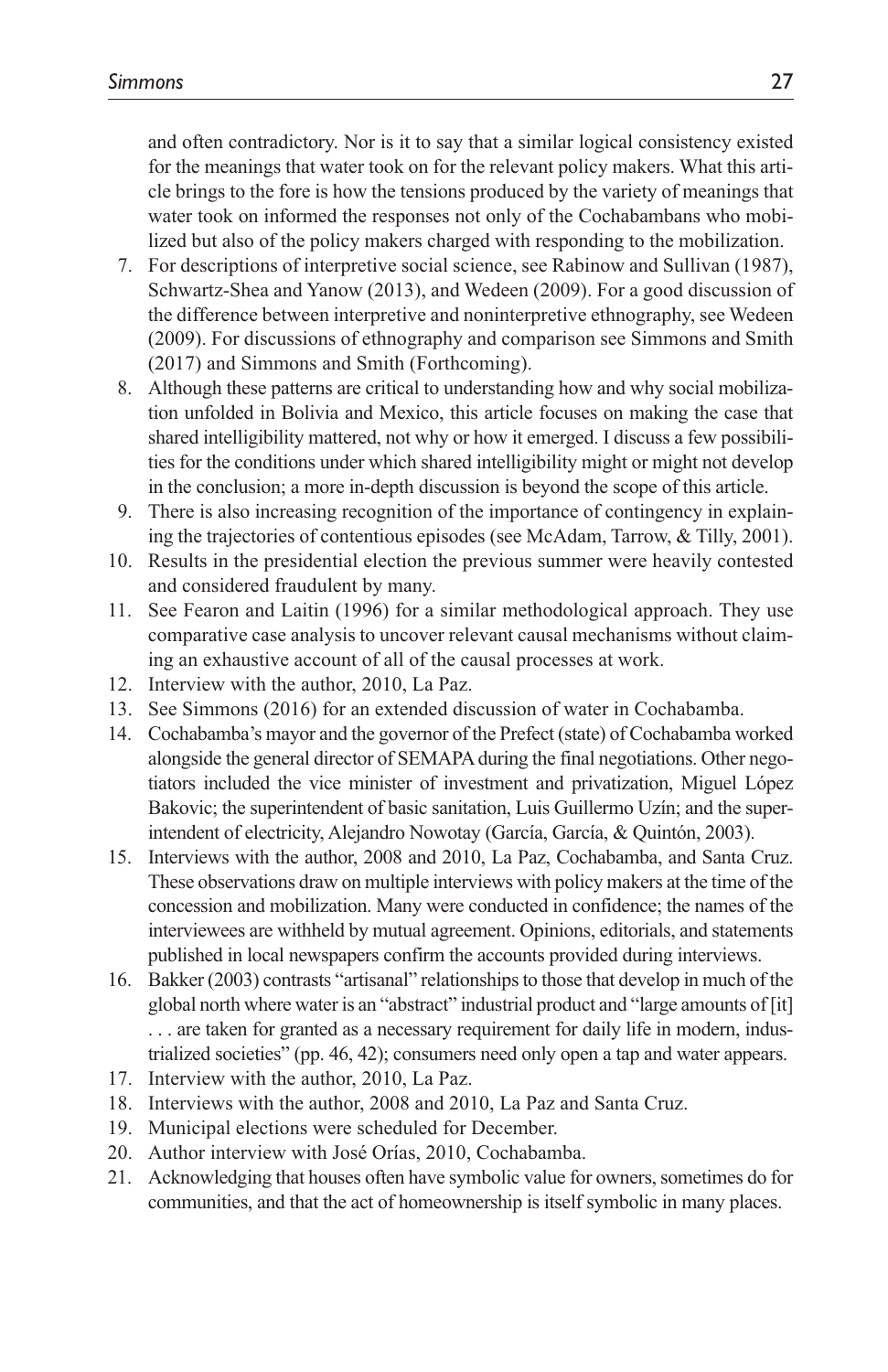- 22. Author interview with Coordinadora member, January 2010, Cochabamba. Some of the names of interviewees are withheld by mutual agreement.
- 23. Author interviews with Coordinadora leaders, August-September 2008 and January-February 2010, Cochabamba and La Paz.
- 24. Author interview, January 2010, Cochabamba. Author interviews with Marcelo Delgadillo, Óscar Olivera, and Víctor Gutiérrez, September 2008 and January 2010, Cochabamba. Six separate interviews, including three with government officials who preferred to remain anonymous, confirmed this impression of these early negotiations. It is possible that Saavedra is being painted as a scapegoat, particularly since the government officials present at these talks requested that I should not attribute any comments about Saavedra to them. Saavedra would not agree to an interview for this research; for his account of these events, I rely solely on the statements published in newspaper coverage.
- 25. Author interviews, 2010, Cochabamba.
- 26. It was not until March that the foreign connections of the Aguas del Tunari conglomerate were revealed; the selling of the water to a foreign company was not yet a rallying cry of the movement.
- 27. Author interview with José Antonio Gil, 2010, Cochabamba.
- 28. See Online [Appendix B](http://journals.sagepub.com/doi/suppl/10.1177/0010414018806532) for a more detailed discussion.
- 29. Most members of the Mexican Government at the time of the *tortillazo* would not allow me to attach their names to any quotes. Interviewees are only named when the speaker gave explicit permission before, during, or after the interview. In all other cases, they are anonymous.
- 30. Interview with the author, 2009, Mexico City.
- 31. Interview with the author, 2009, Mexico City.
- 32. Participating *tortillerías* were those with representation at the price pact negotiations. The relatively low percentage of *tortillerías* affected does not mean that the agreement affected a similarly low percentage of the quantity of tortillas sold. Participants tended to be larger *tortillerías* with wider distribution.
- 33. Interviews with the author, 2009, Mexico City.
- 34. Interview with the author, 2009, Mexico City.
- 35. Interview with the author, 2009, Mexico City.
- 36. Most officials conceded that they did not think "real" revolution was likely. Yet, destabilizing resistance was imaginable. This is particularly surprising in a state where political stability had been a hallmark of governance for more than 75 years.
- 37. I anticipate that this statement is possible because the symbolic and the material are so intimately intertwined where corn is concerned in Mexico. It is easy to see how an individual might think only corn's "material" role in Mexico is being evaluated when, in fact, conceptions of what the material "is" are rooted in semiotic practices.
- 38. Interview with the author, 2009, Mexico City.
- 39. Interview with the author, 2009, Mexico City.
- 40. Interview with the author, 2009, Mexico City.
- 41. Interview with the author, 2009, Mexico City.
- 42. Interview with the author, 2009, Mexico City.
- 43. Interview with the author, 2009, Mexico City.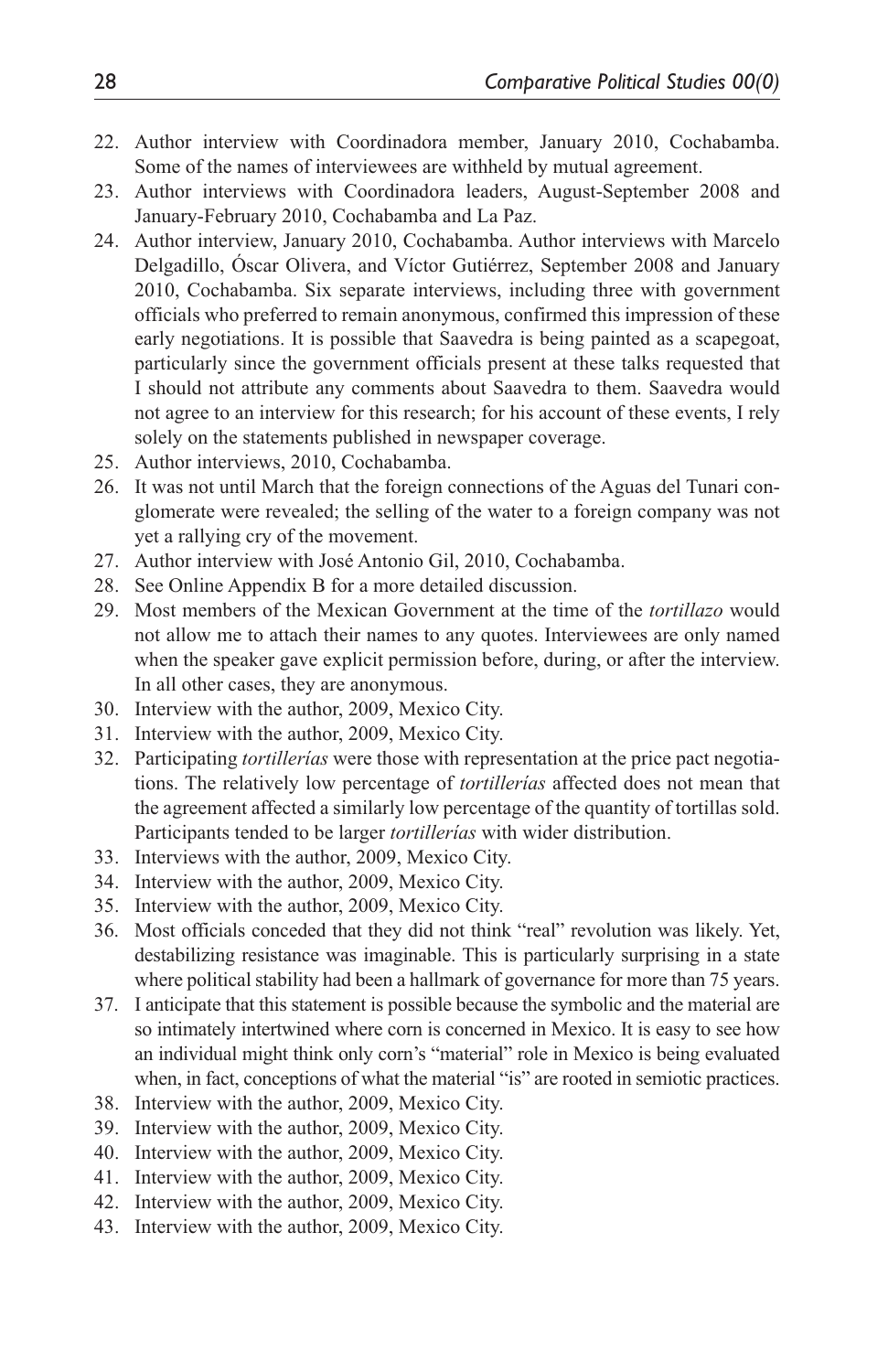- 44. Interview with the author, 2009, Mexico City.
- 45. Interview with the author, 2009, Mexico City.
- 46. Interviews with the author, January-June 2009, Mexico City.
- 47. Through repeated interactions involving inducements and constraints, the farmer, worker, and popular sectors had been simultaneously mobilized and incorporated into the state (see Collier & Collier, 1991).
- 48. Interviewee did not report the same frequency for the meetings.

#### **References**

- Almeida, P. (2014). *Mobilizing democracy: Globalization and citizen protest*. Baltimore, MD: Johns Hopkins University Press.
- Amenta, E., Caren, N., Fetner, T., & Young, M. P. (2002). Challengers and states. *Research in Political Sociology*, *10*, 47-83.
- Anderson, B. (1991). *Imagined communities: Reflections on the origin and spread of nationalism*. New York, NY: Verso.
- Bakker, K. J. (2003). *An uncooperative commodity: Privatizing water in England and Wales*. Oxford, UK: Oxford University Press.
- Bishara, D. (2015). The politics of ignoring: Protest dynamics in late Mubarak Egypt. *Perspectives on Politics*, *13*, 958-975.
- Boudreau, V. (2004). *Resisting dictatorship: Repression and protest in Southeast Asia*. Cambridge, UK: Cambridge University Press.
- Calderón, F. (2007). *Palabras del Presidente de los Estados Unidos Mexicanos, Felipe Calderón Hinojosa, durante la Firma del Acuerdo para Estabilizar el Precio de la Tortilla* [Speech of the President of the United States of Mexico, Felipe Calderón Hinojosa, during the Signing of the Accord to Stabilize the Price of the Tortilla]. Mexico City, Mexico.
- Collier, R. B., & Collier, D. (1991). *Shaping the political arena*. Notre Dame, IN: University of Notre Dame Press.
- Crespo Flores, C. (2003). *Water privatisation policies and conflicts in Bolivia: The water war in Cochabamba (1999–2000)*. Oxford, UK: Oxford Brookes University.
- Cunningham, D. (2004). *There's something happening here: The new left, the Klan, and FBI counterintelligence*. Berkeley: University of California Press.
- De Bakker, F. G. A., den Hond, F., King, B., & Weber, K. (2013). Social movements, civil society, and corporations: Taking stock and looking ahead. *Organization Studies, 34*, 573–593.
- Davenport, C. (2007). State repression and political order. *Annual Review of Political Science*, *10*, 1-23.
- Davenport, C., Mueller, C., & Johnston, H. (2005). *Repression and mobilization*. Minneapolis: University of Minnesota Press.
- Fearon, J. D., & Laitin, D. (1996). Explaining interethnic cooperation. *The American Political Science Review*, *90*, 715-735.
- Fourcade, M. (2011). Cents and sensibility: Economic valuation and the nature of "nature." *American Journal of Sociology*, *116*, 1721-1777.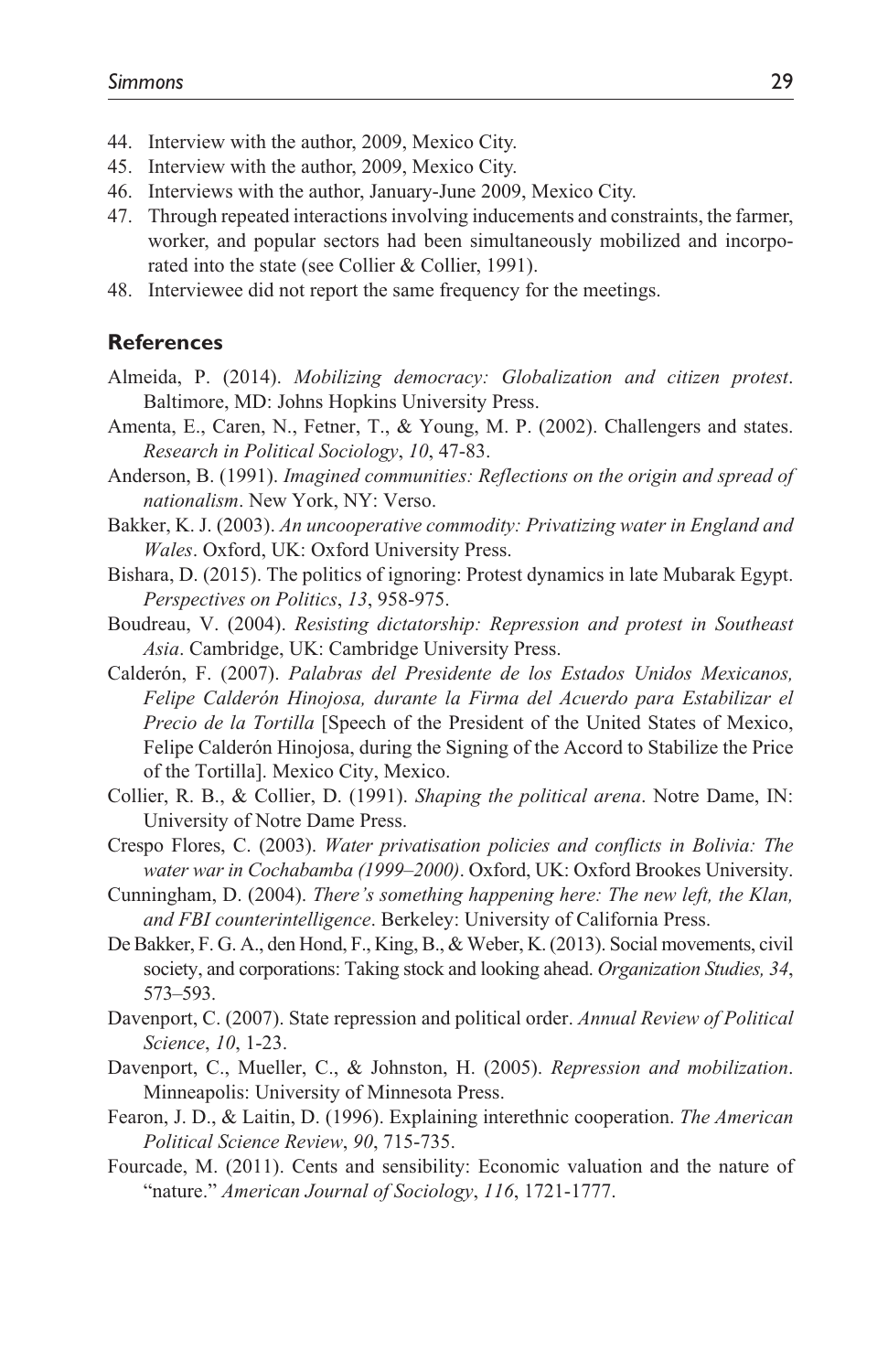- García, A., García, F., & Quintón, L. (2003). *La "Guerra del Agua"* [The "Water War"]*.* La Paz, Bolivia: Fundación PEIB.
- Garay, C. (2016). *Social policy expansion in Latin America*. New York, NY: Cambridge University Press.
- Goldstone, J., & Tilly, C. (2001). Threat (and opportunity). In *Silence and voice in the study of contentious politics*. Cambridge, UK: Cambridge University Press.
- Goldstone, J., & Charles, T. (2001). Threat (and opportunity): Popular action and state response in the dynamics of contentious action. In R. R. Aminzade, J. A. Goldstone, D. McAdam, E. J. Perry, W. H. Sewell, S. Tarrow, & C. Tilly (Eds.), *Silence and voice in the study of contentious politics* (pp. 179-94). Cambridge, UK: Cambridge University Press.
- Goodwin, J., & Jasper, J. (2012). *Contention in context*. Stanford, CA: Stanford University Press.
- Jasper, J. (1997). *The art of moral protest*. Chicago, IL: University of Chicago Press.
- Jasper, J., & Duyvendak, J. M. (2015). *Players and arenas: The interactive dimensions of protest*. Amsterdam, The Netherlands: Amsterdam University Press.
- Jasper, J., & King, B. (2016). *Constraints and the dance of interaction*. Unpublished manuscript.
- Jasper, J., & King, B. (Forthcoming). Constraints and the dance of interaction. In J. Jasper, & B. King (Eds.), *Protesters and their targets*. Philadelphia, PA: Temple University Press.
- Javier Jiménez, S. (2017). Gobierno E IP Logran El ´pacto de La Tortilla. *El Universal*. Retrieved from [http://www.eluniversal.com.mx/nacion/147613.html.](http://www.eluniversal.com.mx/nacion/147613.html)
- King, B. G. (2008). A political mediation model of corporate response to social movement activism. *Administrative Science Quarterly*, *53*, 395-421.
- King, B. G. (2011). The tactical disruptiveness of social movements: Sources of market and mediated disruption in corporate boycotts. *Social Problems*, *58*, 491-517.
- Kriesi, H. (1995). *New social movements in Western Europe: A comparative analysis*. Minneapolis: University of Minnesota Press.
- Maldonado Rojas, G. (2004). *H<sub>2</sub>O: La Guerra del Agua* [H<sub>2</sub>O: The Water War]. La Paz, Bolivia: Fondo Editorial de los Diputados.
- McAdam, D. (1983). Tactical innovation and the pace of insurgency. *American Sociological Review*, *48*, 735-754.
- McAdam, D., Tarrow, S. G., & Tilly, C. (2001). *Dynamics of contention*. Cambridge, UK: Cambridge University Press.
- McDonnell, M., King, B. G., & Soule, S. A. (2015). A dynamic process model of private politics: Activist targeting and corporate receptivity to social challenges. *American Sociological Review*, *80*, 654-678.
- Roman, J. A. (2007). Atender El Llamado Al Diálogo, Orden Calderón. *La Jornada*.
- Rabinow, P., & Sullivan, W. M. (1987). *Interpretive social science: A second look*. Berkeley, CA: University of California Press.
- Rucht, D. (2004). Movement allies, adversaries, and third parties. In D. A. Snow, S. A. Soule, & H. Kriesi (Eds.), *The Blackwell companion to social movements* (pp. 197-216). Malden, MA: Blackwell.